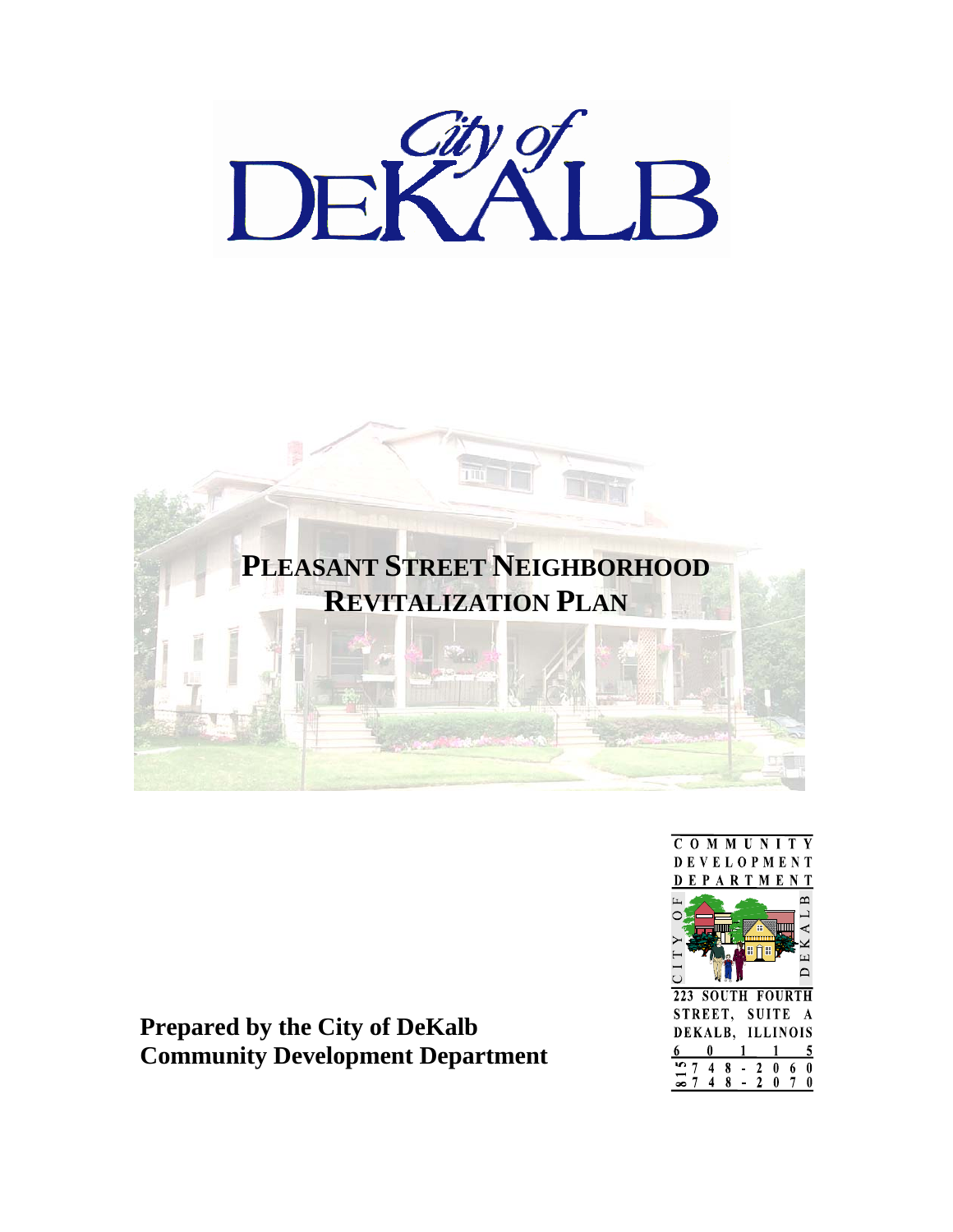# **PLEASANT STREET NEIGHBORHOOD REVITALIZATION PLAN**

**ADOPTED MARCH 12, 2001 BY** ORDINANCE 01-11

## **PREPARED BY:**

City of DeKalb *Community Development Department*

**PRINCIPAL AUTHOR:**  *Paige Bryan, Community Development Intern* 

Paul Rasmussen, Director Sue Guio, Community Services Planner Russell Farnum, Principal Planner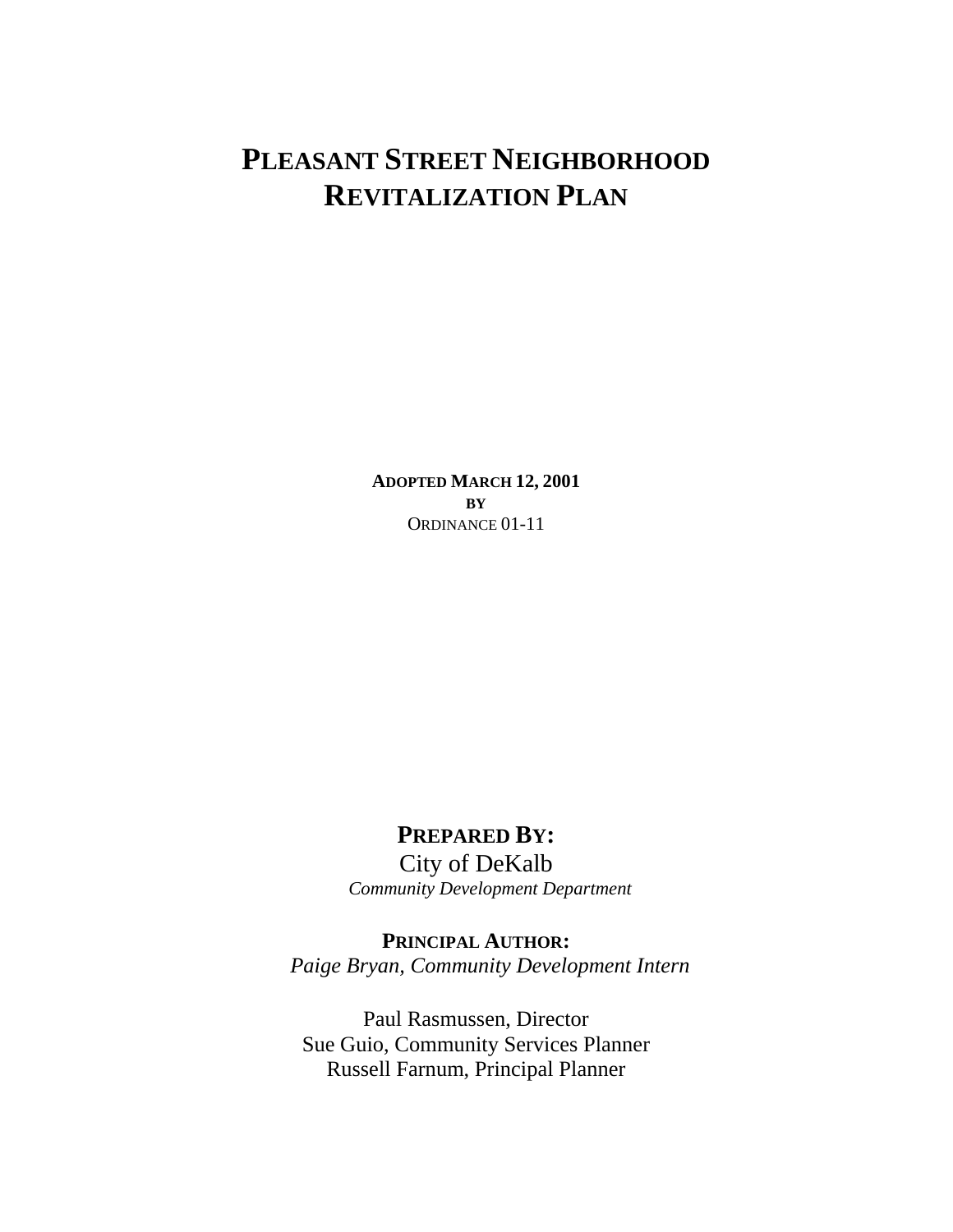## **City of DeKalb CITY COUNCIL**

## **MAYOR**

Bessie Chronopoulos

## **ALDERMEN**

Steve Kapitan, Alderman for the Neighborhood and Third Ward Andy Small – First Ward Kris Povlsen – Second Ward Miguel Checa – Fourth Ward Pat Conboy – Fifth Ward Aaron Raffel – Sixth Ward Joe Sosnowski – Seventh Ward

## **NEIGHBORHOOD ADVISORY TEAM**

Brad Rasmussen Jena Ward

Steve Tallitsch Carrie Anderson Mike Boorsma<br>
Frank Nunez Ray Theisen Don Schoo

> **CITY OF DEKALB PLAN COMMISSION** Bill Monat, Chair

Linda Walt **Jerome Plant** Herb Rubinn Nancy Vedral

> **CITY OF DEKALB ADMINISTRATION** *Jim Connors, City Manager*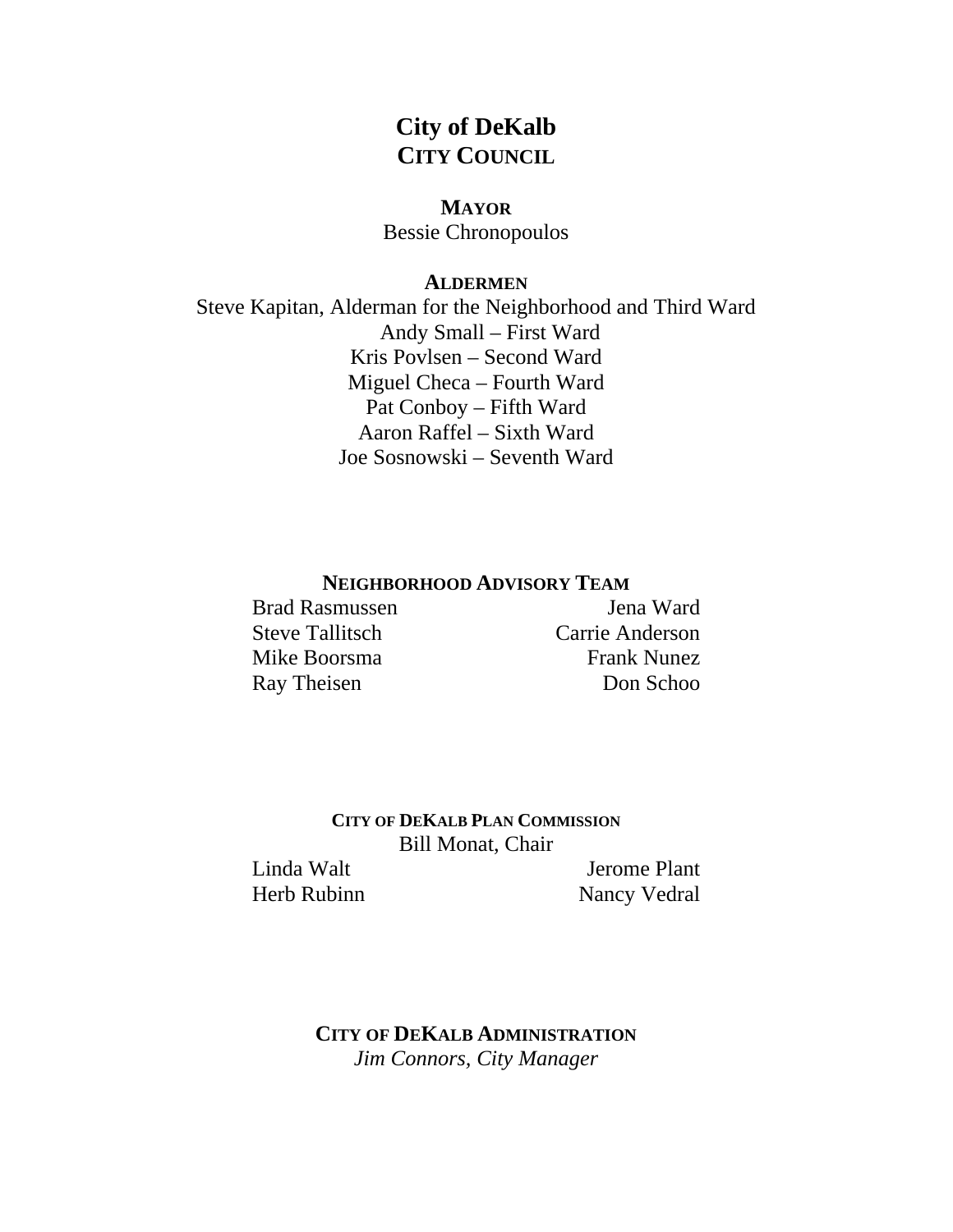# **TABLE OF CONTENTS**

| <b>Executive Summary</b>                    |    |
|---------------------------------------------|----|
| <b>Pleasant Street Revitalization Plan</b>  |    |
| <b>HISTORY</b>                              | 4  |
| PLEASANT STREET NEIGHBORHOOD TARGET AREA    | 4  |
| PLANS TO REVITALIZE THE NEIGHBORHOOD        | 10 |
| <b>Pleasant Street Neighborhood Mission</b> | 14 |
| <b>Neighborhood Revitalization Goals</b>    | 15 |
| NEIGHBORHOOD REVITALIZATION OBJECTIVES      |    |
| <b>LAW ENFORCEMENT OBJECTIVE</b>            | 16 |
| <b>TRAFFIC OBJECTIVE</b>                    | 18 |
| <b>CODE ENFORCEMENT OBJECTIVE</b>           | 20 |
| <b>OVERCROWDING OBJECTIVE</b>               | 22 |
| NEIGHBORHOOD APPEARANCE OBJECTIVE           | 23 |
| NEIGHBORHOOD PRIDE OBJECTIVE                | 25 |
|                                             |    |
|                                             |    |

| PLEASANT STREET NEIGHBORHOOD REVITALIZATION PLAN |  |
|--------------------------------------------------|--|
| PROJECTS AND TIME LINE                           |  |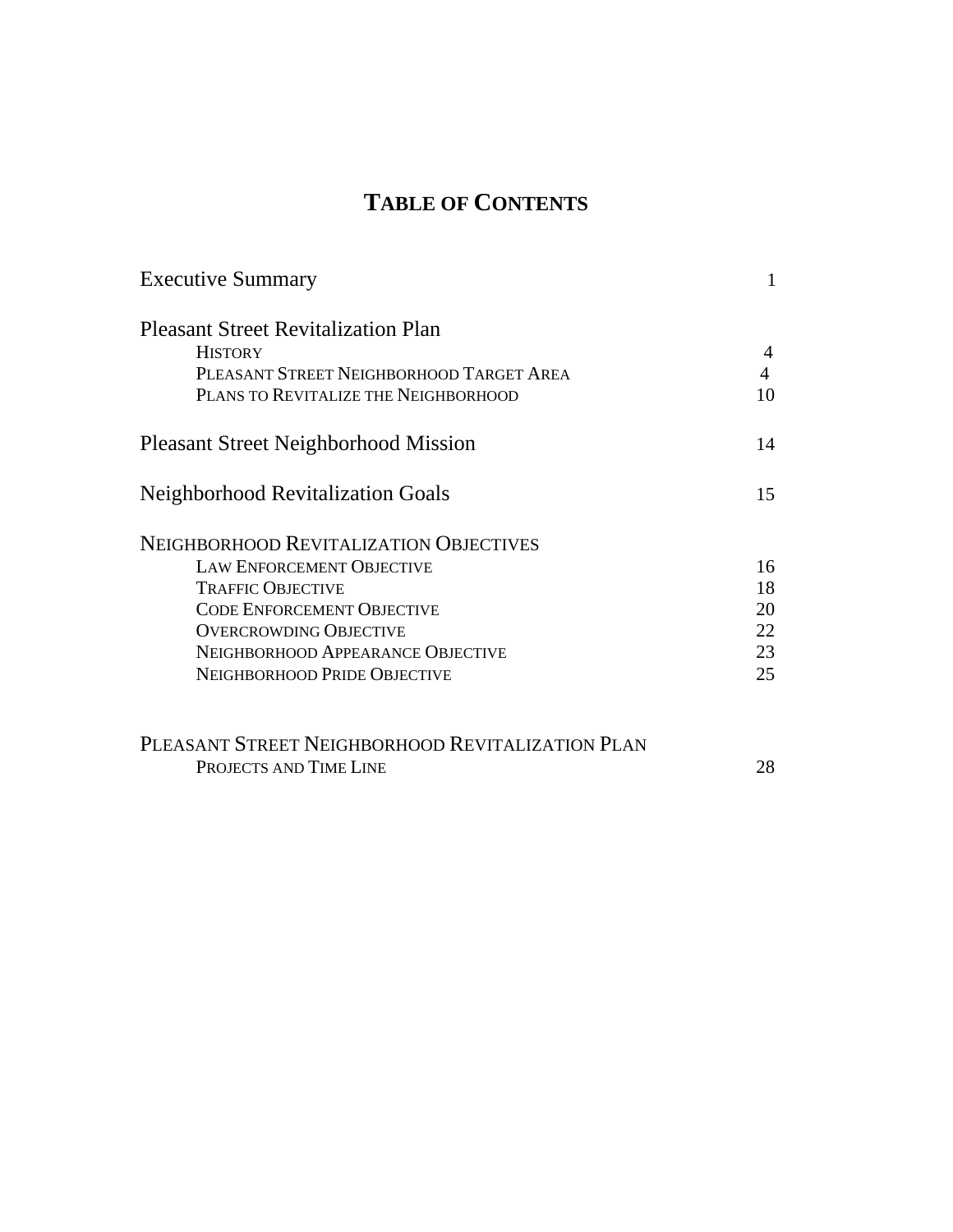### **EXECUTIVE SUMMARY**

The Pleasant Street Neighborhood is the first neighborhood to receive revitalization efforts in the City of DeKalb's Neighborhood Revitalization Program. An eight member Neighborhood Advisory Team has been established to partner with city staff to identify possible solutions to resolve concerns of Law Enforcement, Traffic, Code Enforcement, Overcrowding, Neighborhood Appearance and Neighborhood Participation that are believed to be the cause of the neighborhood decline. The result is the Pleasant Street Neighborhood Revitalization Plan that recommends reinvestment activities while empowering the residents to build a sense of community pride.

 The City and the Citizens will be responsible for seeing the following recommendations through to success in order to dissolve the neighborhood's areas of

concerns.

## **LAW ENFORCEMENT OBJECTIVE:**

To eliminate the perception of safety concerns and reduce petty crimes through the implementation of a comprehensive neighborhood policing and public safety program.

*City*

- $\triangleright$  Graffiti Removal Program
- $\triangleright$  Additional Lighting
- $\triangleright$  Neighborhood Police Bike Patrol

 $\triangleright$  Educational programs and material

#### *Citizens*

- $\triangleright$  Porch Light Campaign
- ¾ Neighborhood Watch Program
- ¾ Court Watch Program

## **TRAFFIC OBJECTIVE:**

To alleviate traffic concerns by conducting a comprehensive traffic study of the neighborhood and implement the results of that study through the capital improvements program.

*City*

 $\triangleright$  Conduct a comprehensive traffic study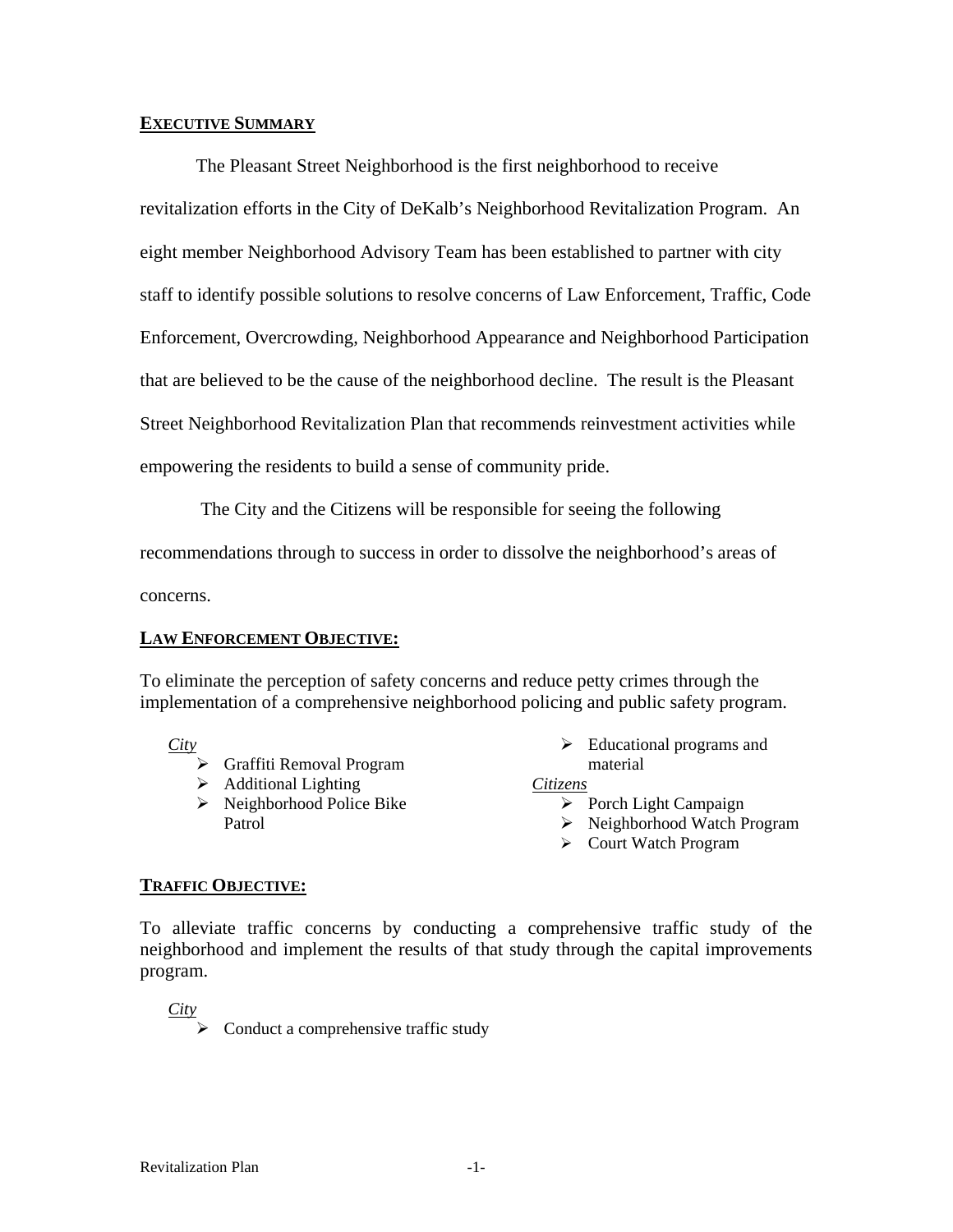## **CODE ENFORCEMENT OBJECTIVE**

To reduce the number of property maintenance violations by a visually appreciable number through the continuation of existing and implementation of new City programs.

*City*

- $\triangleright$  Property Maintenance Inspections
- $\triangleright$  Acquisition/Demolition Program
- $\triangleright$  Property Maintenance Enforcement Process
- $\triangleright$  Property Maintenance Education Program
- ¾ Rental Rehabilitation Program
- $\triangleright$  Rental Inspection Program

## **OVERCROWDING OBJECTIVE**

- $\triangleright$  Off-Street Parking
- $\triangleright$  Zoning Assessment
- ¾ Driveway Paving Program

## *Citizens*

- $\triangleright$  Neighborhood Clean-up Day
- $\triangleright$  Paint-A-Thons
- $\triangleright$  Court Watch
- ¾ Neighborhood Pride

¾ Off-Street Parking

 $\triangleright$  Citizen initiative

 $\triangleright$  Get to know their neighbors

Eliminate the perception of overcrowding by eliminating cultural conflicts, enhancing the quality of the housing stock and reducing the parking congestion.

*Citizens*

*City*

- ¾ Zoning Assessment
- $\triangleright$  Rental Inspection Program
- ¾ Housing Conversion Program
- $\triangleright$  Unified Development Ordinance Guidelines

**NEIGHBORHOOD APPEARANCE OBJECTIVE** 

To reinvest in private and public property to enhance the aesthetics of the neighborhood and in turn increase the value and the quality of life of the neighborhood.

## *City and Citizens*

- $\triangleright$  First Time Home Buyer's Program
- ¾ Owner Occupied Rehabilitation Program
- ¾ Sidewalk Replacement Program
- ¾ Storage Replacement Program
- ¾ Landscaping Program

## **NEIGHBORHOOD PRIDE OBJECTIVE**

Create a Neighborhood Association that will encourage the interactions of residents in order to build a sense of community pride.

*Citizens*

- $\triangleright$  Neighborhood Association
- $\triangleright$  Neighborhood activities

Revitalization Plan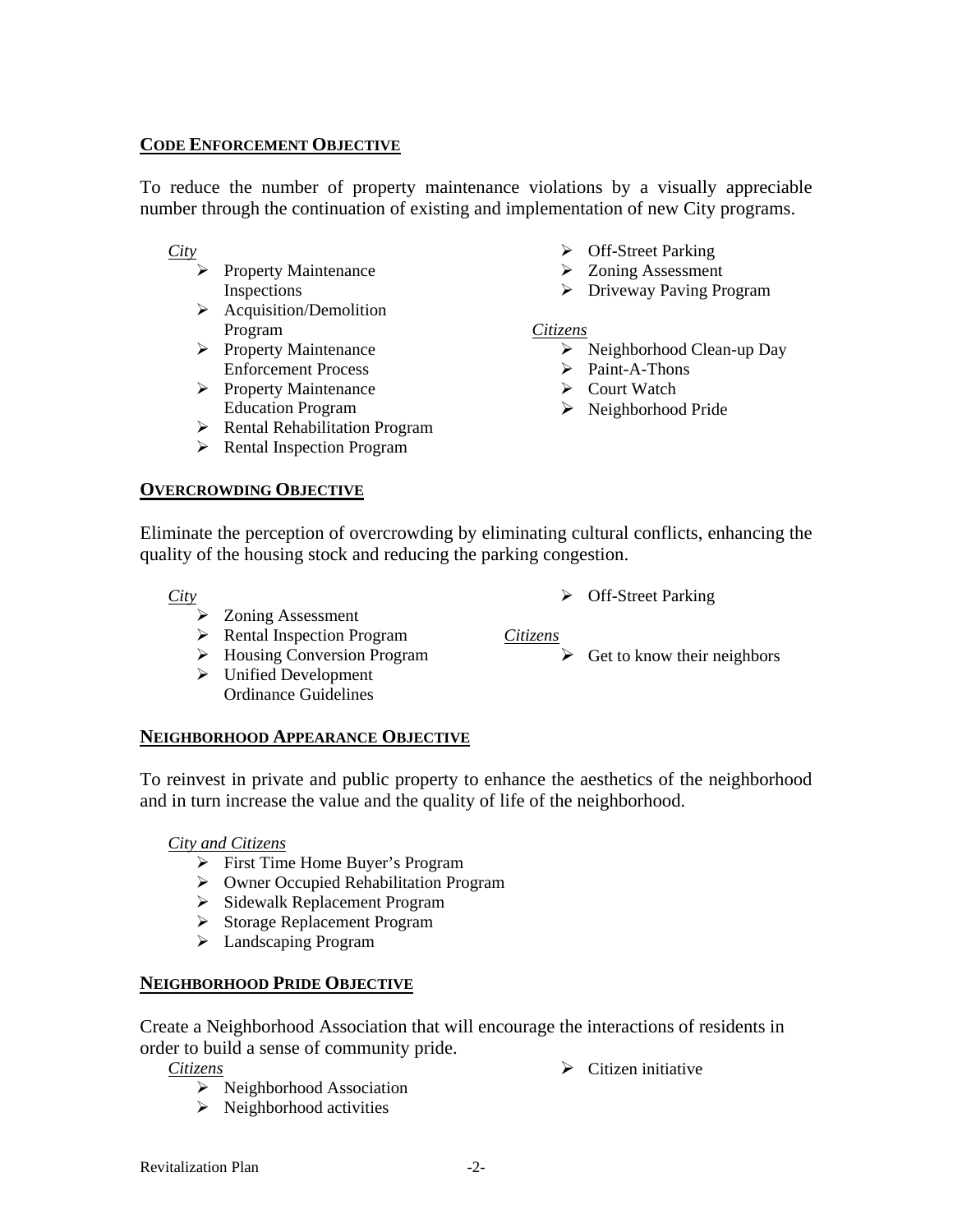### **The Pleasant Street Revitalization Plan**

The Pleasant Street neighborhood has been a vital part of DeKalb's history, and it is important to ensure that the future of this area is as fruitful as its' past. As a neighborhood on the verge of change, this neighborhood has experienced a decline in property values and appearance, acquired a perception of an unsafe neighborhood, and developed traffic concerns. In order to prevent further decline, the City of DeKalb (referred to as the City) has designated the Pleasant Street Neighborhood as the first area to receive revitalization efforts under this neighborhood planning process.

This plan is a living document to be supported by the City as well as the residents and property owners (referred to as the citizens) of the Pleasant Street Neighborhood. It is intended to address areas of concern in order to fulfill the Mission of the Pleasant Street Neighborhood Revitalization Plan.

## **PLEASANT STREET NEIGHBORHOOD REVITALIZATION PLAN MISSION**

The mission of the Pleasant Street Neighborhood Revitalization Plan is to enhance the quality of life and create an attractive neighborhood that encourages reinvestment, while empowering the citizens to develop an atmosphere of community pride.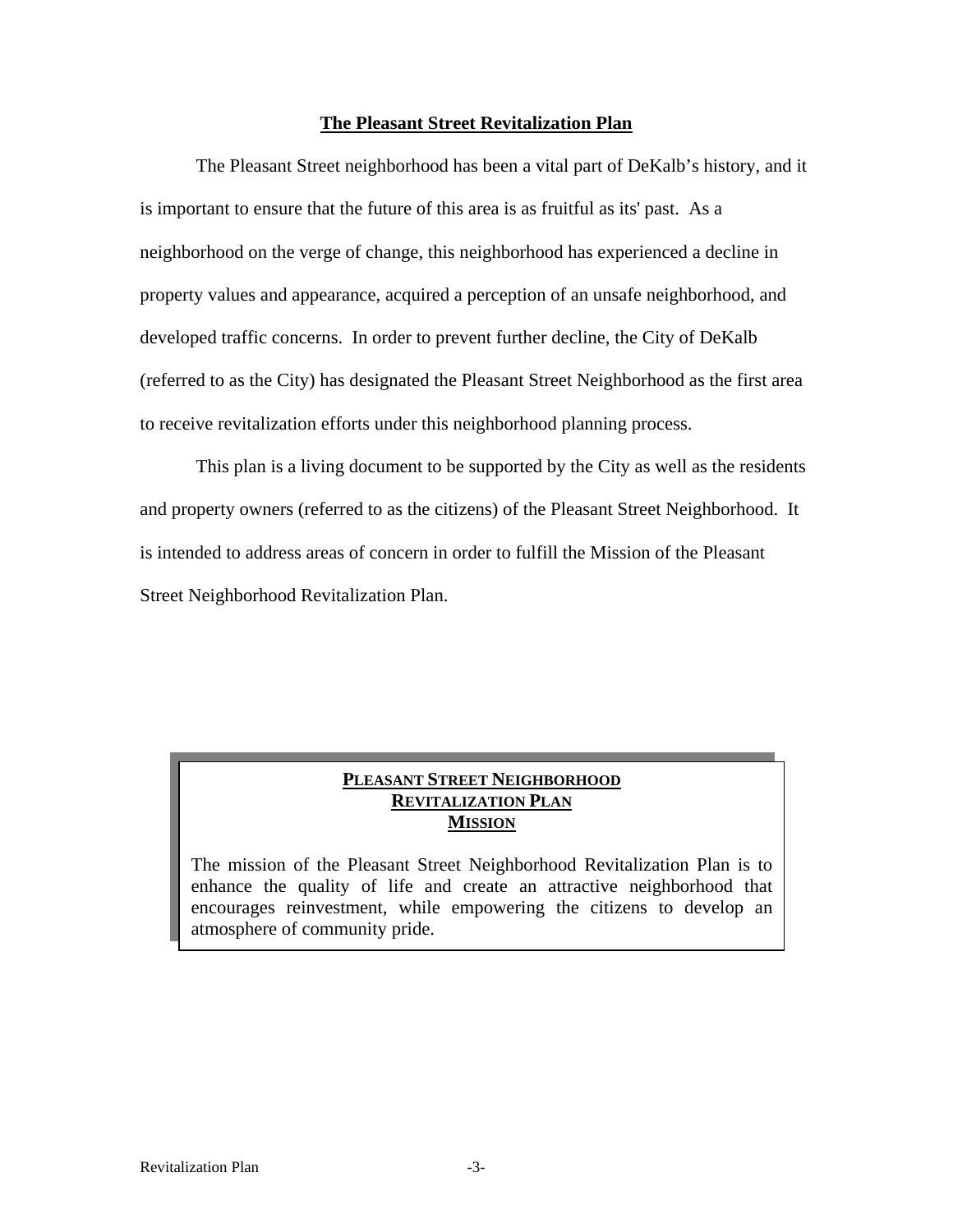#### **HISTORY**

The Pleasant Street Neighborhood is an area rich with a diverse history that has added to the community that DeKalb has become. Located in the third ward, at the turn of the century this neighborhood was considered to be the industrial center of town. Immigrants from all nations were attracted to the Pleasant Street Neighborhood creating the melting pot of DeKalb. The Finnish, Swedish, Norwegian, Polish, German, Russian, Austrian, Danish, English, Irish and Scottish cultures were all attracted to this particular neighborhood because of the close proximity to jobs and affordable housing. More importantly, individuals moved to the Pleasant Street Neighborhood because of the friendly faces and the welcoming voices.

Today, residents continue to identify the same qualities that attracted the City's ancestors to the Pleasant Street Neighborhood. The neighborhood continues to supply affordable housing and secure employment within minutes of resident's front door, but it is the friendly faces and welcoming voices that encourage the residents to stay. It is this atmosphere that allows the Pleasant Street Neighborhood to continue to hold the term of DeKalb's melting pot as the neighborhood is experiencing an immigration of Hispanic and Native American cultures.

#### **Pleasant Street Neighborhood Target Area**

The Pleasant Street Neighborhood has been targeted for the first neighborhood revitalization effort because it is an area that is believed to be on the verge of change. The concept to revitalize the Pleasant Street Neighborhood developed from a third ward meeting held in October of 1999 where a number of citizens expressed concerns about the changing conditions of the neighborhood.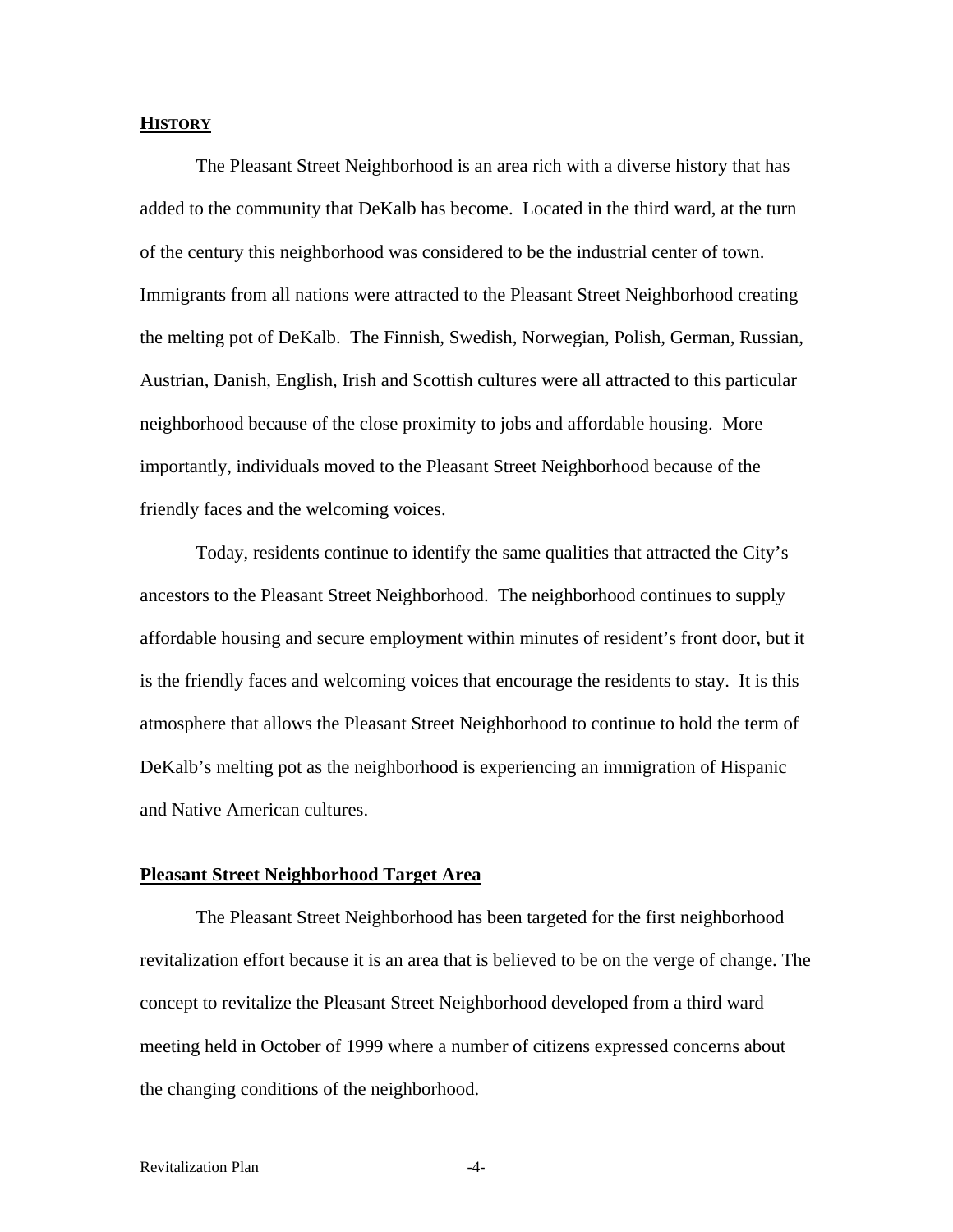When one analyzes the condition of the housing stock, uses of individual properties, and property maintenance it becomes clear that this neighborhood has visual signs of decline and dilapidation. The City conducted an assessment of the neighborhood during the summer of 2000 to measure if the perception of decline and dilapidation was an actual reality. From the results of this assessment, the City has concluded that a revitalization program was needed to deter the obvious decline the Pleasant Street Neighborhood is experiencing. It is the momentum of change that makes this neighborhood the best candidate for revitalization efforts.

#### *Boundaries*

The citizens have identified the area in the Pleasant Street Neighborhood they feel is in most need of attention. A variety of neighborhood boundaries were suggested ranging from the entire ward to the location of an individual home. After compiling all of the suggestions, there was a clear consensus that a core neighborhood included roughly the blocks between Shipman Place and Oak Street on the south, and from Seventh Street to Fourteenth Street on the east.

Because it has been experienced that a revitalization plans will make a greater impact if the projects take place in a concentrated area, this primary area will receive a majority of the attention. The City also recognizes that events or activities can affect (positively or negatively) a neighborhood, regardless of any formal boundaries. For this reason, an "extended" neighborhood boundary has been extending to include nearby industries, Little John School, grocery stores and similar service uses located on Sycamore Road, and other nearby residential areas.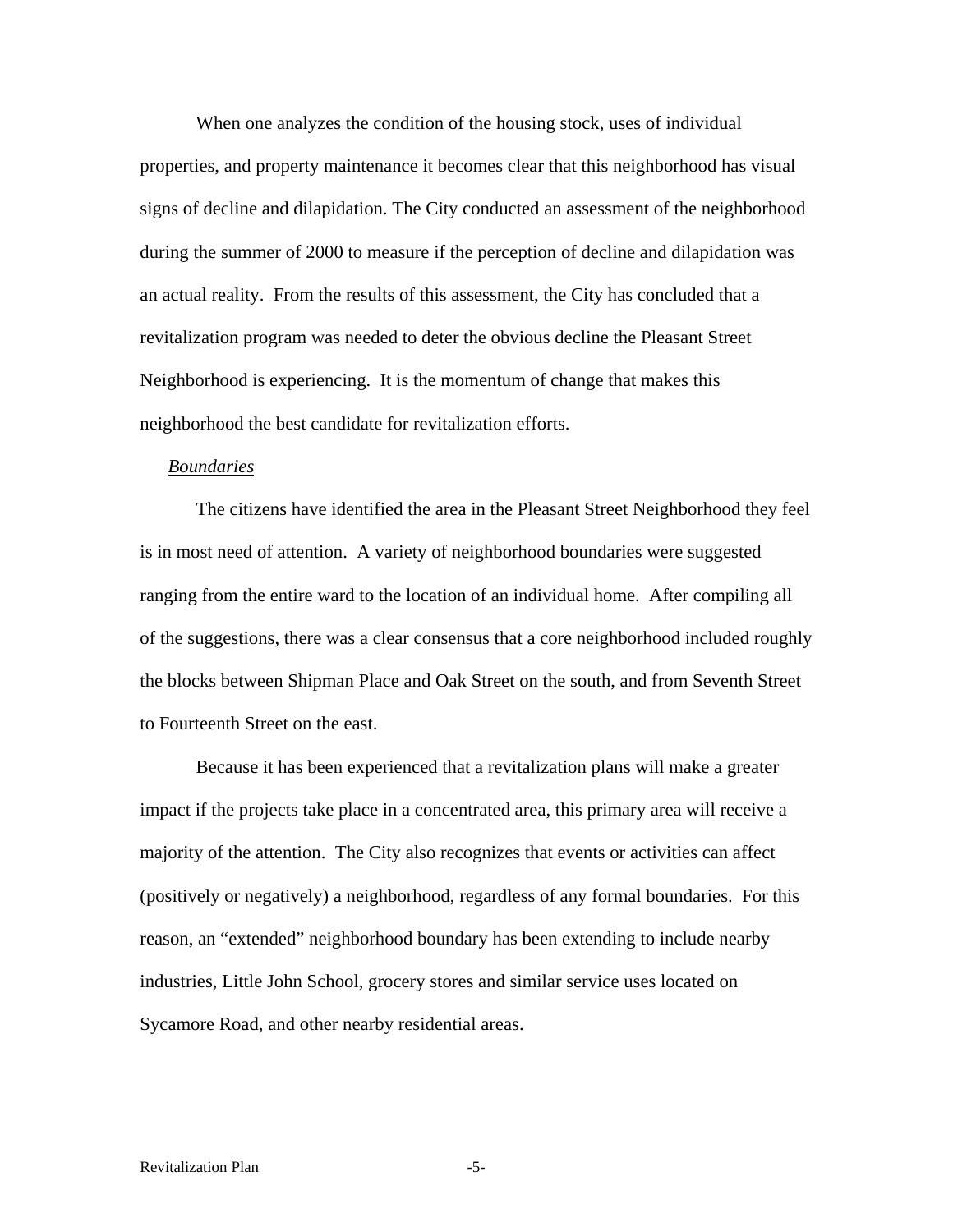#### *Housing Stock*

The housing stock available in the Pleasant Street neighborhood is single-family, duplex/triplex, multi-family, and commercial buildings. While single-family homes make up 48% of the housing stock, there are 15 multi-family buildings that represents 6% of the housing stock and an increasing presence of duplex or triplex homes representing 28% of the homes.

The changing nature of the housing stock in the neighborhood was documented in the summer of 2000 visual survey. This survey notes the conditions of individual properties on a 1 to 4 scale indicating if a parcel is in excellent or unsatisfactory condition. The characteristics that were measured are:

- $\bullet$  roofs/gutters
- $\bullet$  exterior walls
- ♦ windows/doors
- $\bullet$  porch/deck
- ♦ foundation
- $\bullet$  sidewalks
- ♦ landscaping
- ♦ Overall appearance

A majority of the homes were felt to have an overall satisfactory condition showing only minor wear (53%). However, aging has become factor for 30% of the properties that are showing signs of showing major wear or to be in unsatisfactory conditions. Unless immediate attention is given to the 30% of the neighborhood that is in the stage of decline, the rest of the neighborhood will experience depreciation.

#### *Zoning*

Zoning in the Pleasant Street Neighborhood is designated as two-family residential, general commercial and heavy industry. Due to the age of this neighborhood, many non-conforming uses have risen throughout the neighborhood as individual lots have been approved for rezoning to change the use allowed. These non-conforming uses have created a patchwork look through out the neighborhood and have developed a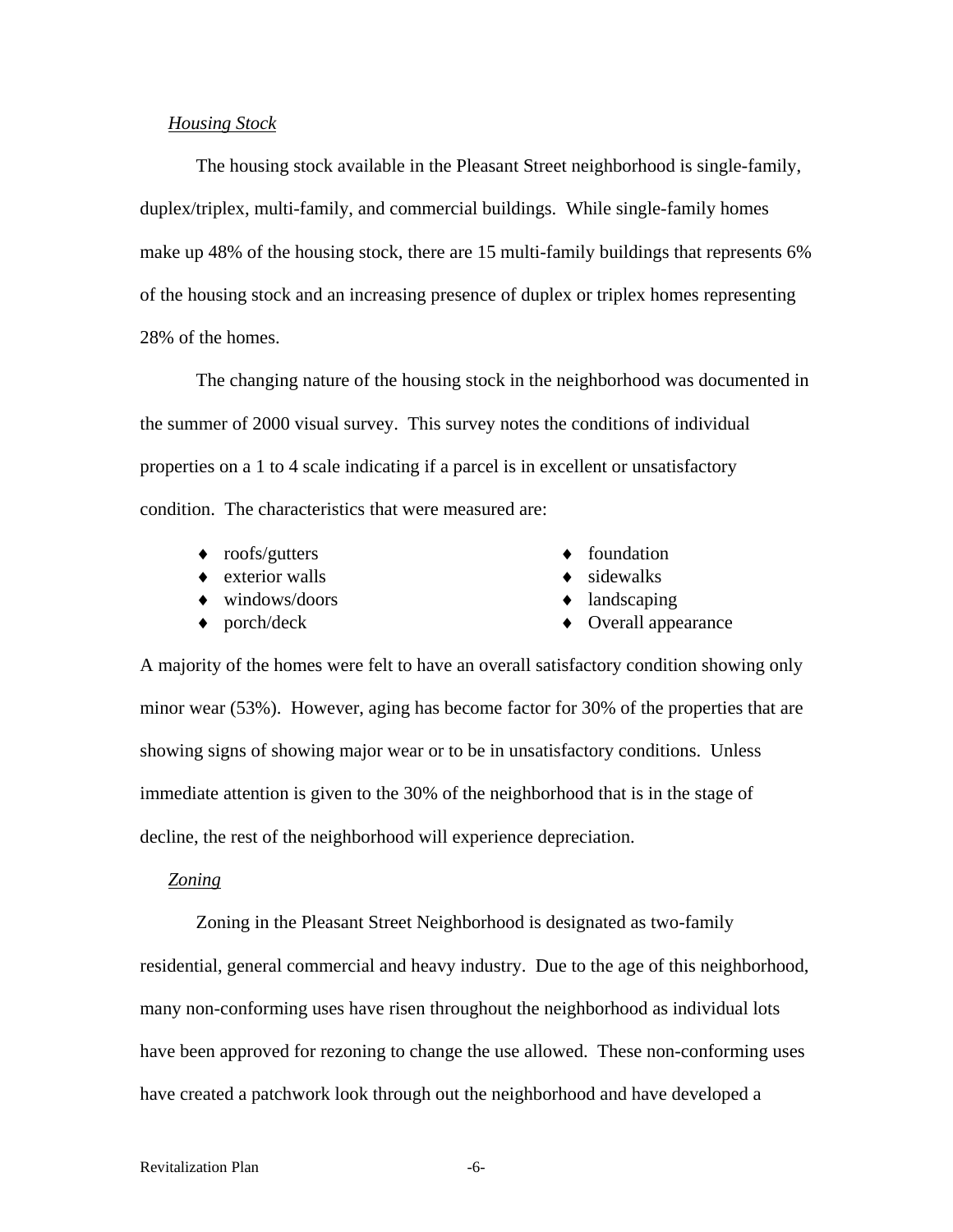perceived problem of overcrowding. Allowing these non-conforming uses to remain interrupts the residential feel a neighborhood needs to build community pride because property values decline as undesirable uses are allowed in a primarily residential neighborhood.

#### *Property Maintenance*

 A final indication that the Pleasant Street Neighborhood in experiencing change is the number of property maintenance code violations that have occurred. In 2000, the City hired a full time property maintenance officer to concentrate his efforts on ensuring that the older neighborhoods of town are maintained. The officer has focused a great deal of time in the Pleasant Street Neighborhood at the request of the citizens and council members. From January 2000 to December 2000, 263 property maintenance violations were cited as 93 homes in the primary area failed to comply with the City of DeKalb Municipal Codes. Because 37% of the properties in the area have allowed the condition of their homes/buildings to create visible property violations, is another supporting factor that the Pleasant Street Neighborhood will benefit from the suggested revitalization programs.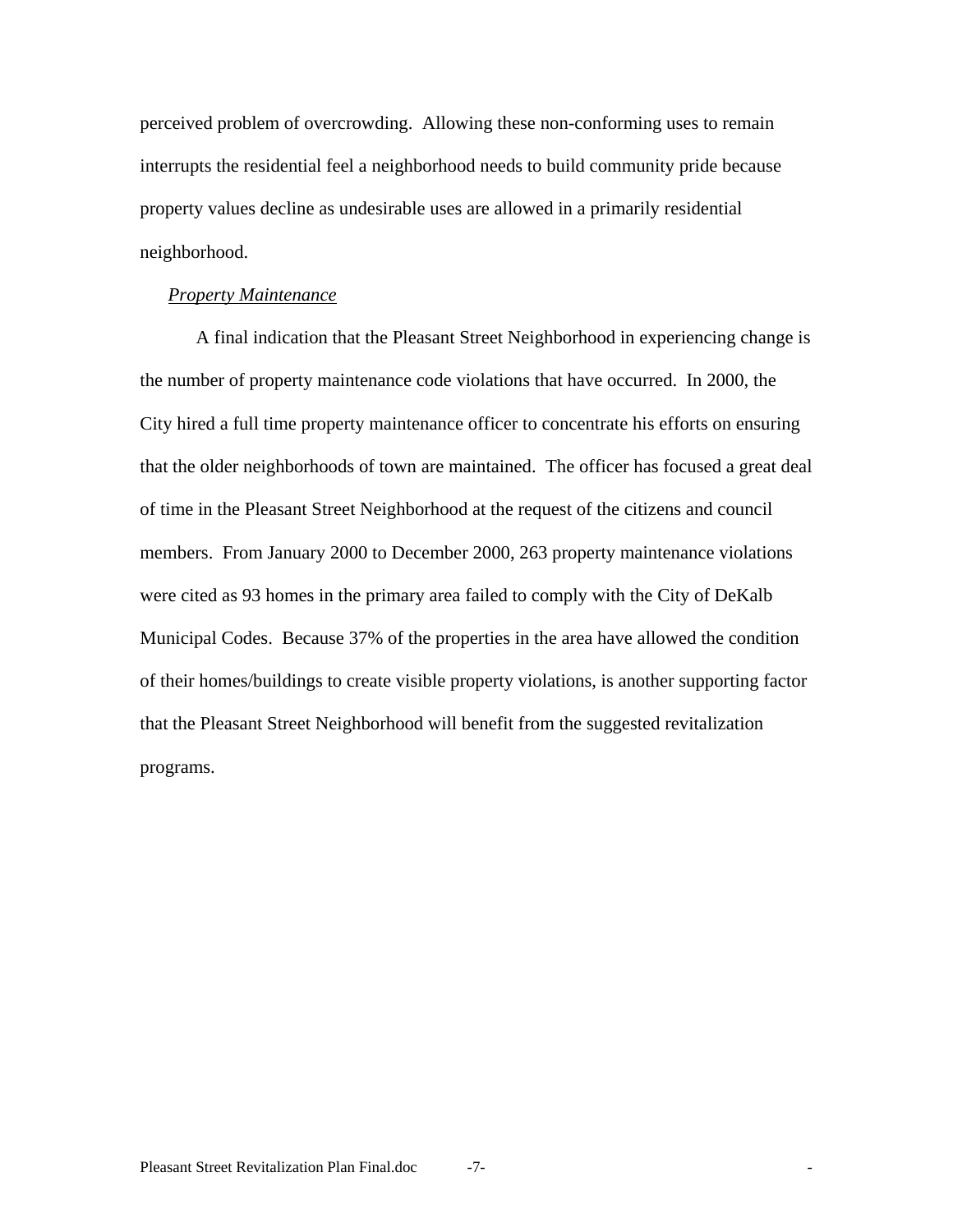#### **PLANS TO REVITALIZE THE NEIGHBORHOOD**

 On September 28, 2000, the City held an informational meeting and declared its commitment to make the Pleasant Street Neighborhood a priority for revitalization efforts. Ninety citizens attended this meeting and provided the City with a list of five general concerns they believed the Plan should concentrate on to reverse the decline and build neighborhood pride up. The five general categories that have been identified by the citizens to be addressed in this Plan consist of:

- ♦ Law Enforcement
- $\bullet$  Traffic
- ♦ Code Enforcement
- ♦ Overcrowding
- ♦ Neighborhood Appearance

#### NEIGHBORHOOD PARTICIPATION

The long-term success of this Plan is in the hands of the citizens of the Pleasant Street Neighborhood, and for this reason the City has incorporated a team effort approach to create the recommendations to revitalize this neighborhood.

#### *Neighborhood Advisory Team*

A Neighborhood Advisory Team was assembled to create a communication link between the citizens and the City. The citizens during the September 28th meeting compiled a list of sixty nominees to serve on the Neighborhood Advisory Team. From this list, the City selected eight members to serve on this team to represent all homeowners, landlords, renters and business-owners of the neighborhood. The team is composed of four homeowners (including one Hispanic representative), two landlords, one tenant and one business owner.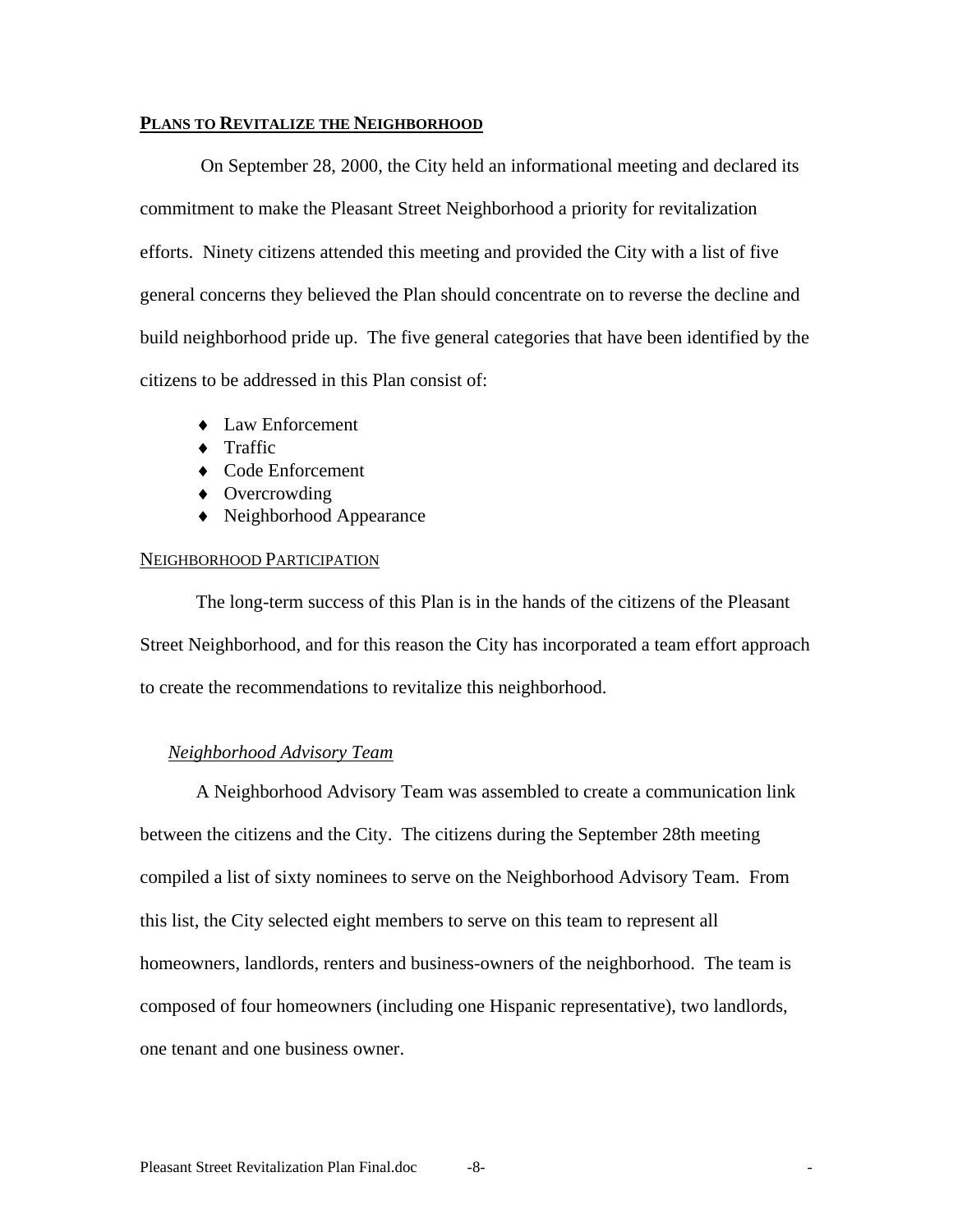The functions of the Neighborhood Advisory Team are:

- 1. To contact residents within designated blocks in an effort to generate revitalization ideas, document lighting and parking concerns and be a contact for the citizens with questions.
- 2. To be a liaison between the citizens and the City. The members have identified specific problems outline the five areas of concerns, and compiled a list of solutions that would resolve these problems in the neighborhood.

## *Neighborhood Newsletter*

The progress of the Neighborhood Advisory Team and the City has been communicated to the citizens through monthly newsletters. In order to reach all of the citizens concerned with revitalizing the neighborhood, the newsletter has been published in both Spanish and English. In the newsletters, citizens could find a number of articles that focused on the different recommendations to address their concerns and ways they could begin making a difference in the neighborhood even before the Plan has been adopted.

#### *Neighborhood Surveys*

 The citizens who reside in the neighborhood have also had the opportunity to participate in the planning process by expressing in depth views on the condition of the neighborhood. A neighborhood survey was distributed to the citizens in the December newsletter and a Spanish church service to reach all cultures that live in the neighborhood. The information in this survey has been compiled and has given the City a good concept of who lives in the neighborhood, why they live there and what they would like to see addressed in this Plan.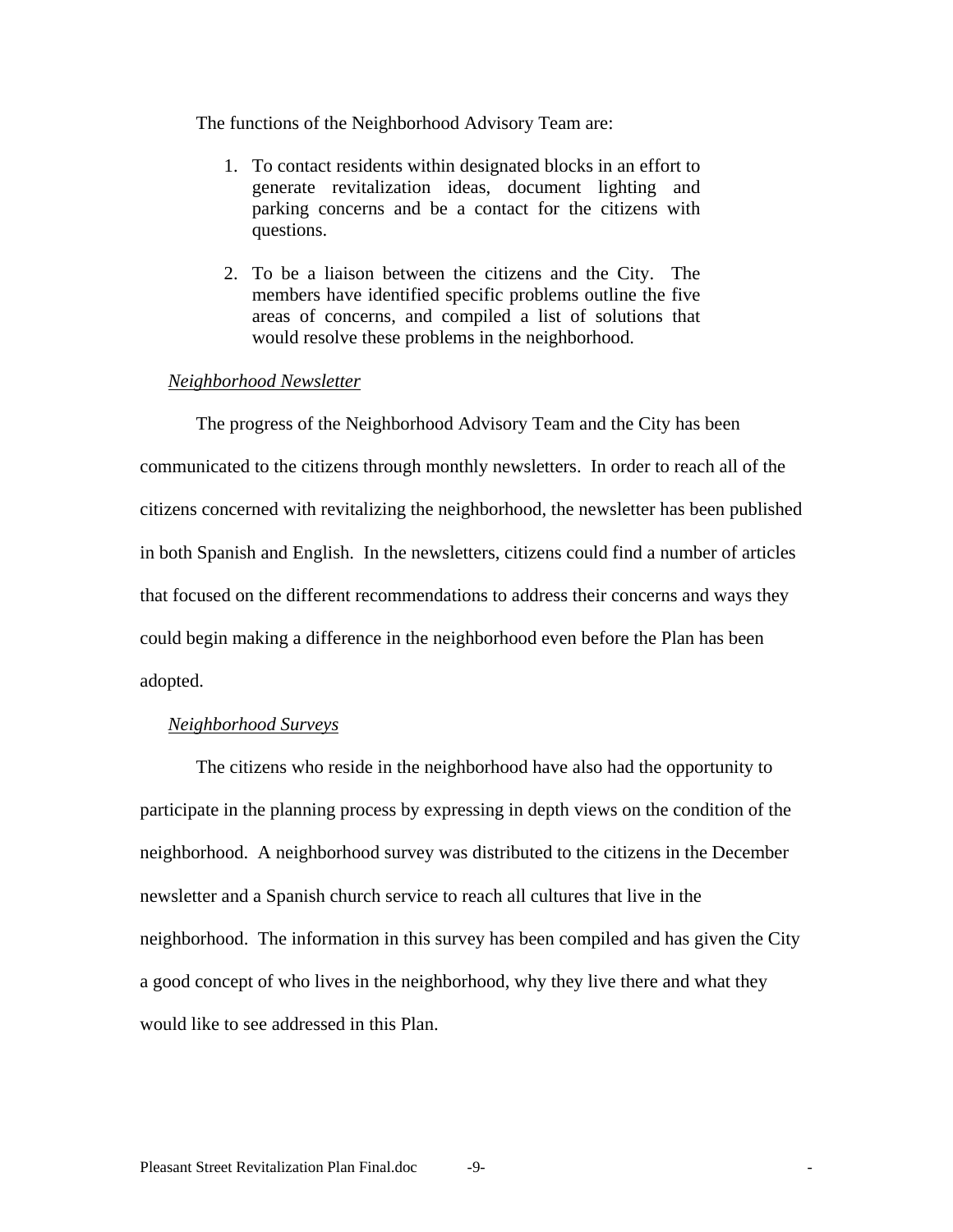Of the 569 surveys distributed, 83 have been returned. While this is not a large

enough return to be called a representative sample, the overwhelming similarity in the

responses allows a general feel for the neighborhood.

## ABOUT THE RESIDENTS

- ♦ A majority of the residents of the Pleasant Street Neighborhood are employed on a full-time or part-time basis, but the neighborhood also has a large population of retired individuals.
- ♦ The average number of years residents have lived in the neighborhood is 21.66 years, ranging from less than one year to 75 years.
- ♦ Although predominately white, the racial diversity of the area is greater than the city-wide average.
- ♦ The family ages concentrate around the 25 to 59 age group, but there is also a large number of school aged children and retirees.

## WHY DO WE LIVE HERE?

- The primary quality the residents value most in this area is: affordable housing
- ♦ The factors which least attract residents to the area are: its perception of being unsafe and its lack of attractiveness
- ♦ Over two-thirds of the residents are planning on staying the neighborhood for two years or longer and would recommend others to move in. However, there were a number of individuals who remained neutral with this recommendation.
- $\bullet$  Less than 15% of the residents do not wish to remain in the area. Their desire to leave the neighborhood is fueled by the area's poor reputation, the poor conditions of the streets/housing, problems with the neighbors and the perception that the area is unsafe.

## HOME OWNERSHIP

- ♦ Fifty-three percent of the residents in the neighborhood own single-family homes or duplex/triplex homes and approximately thirty-six percent rent a home, duplex/triplex or an apartment.
- ♦ The renters of the neighborhood have not purchased a home because feel they can either not qualify for a mortgage or afford a down payment.
- ♦ Over 90% of the residents who took the survey would rate their own home to be in Excellent, Good or Fair condition.

## LOOKING AROUND THE NEIGHBORHOOD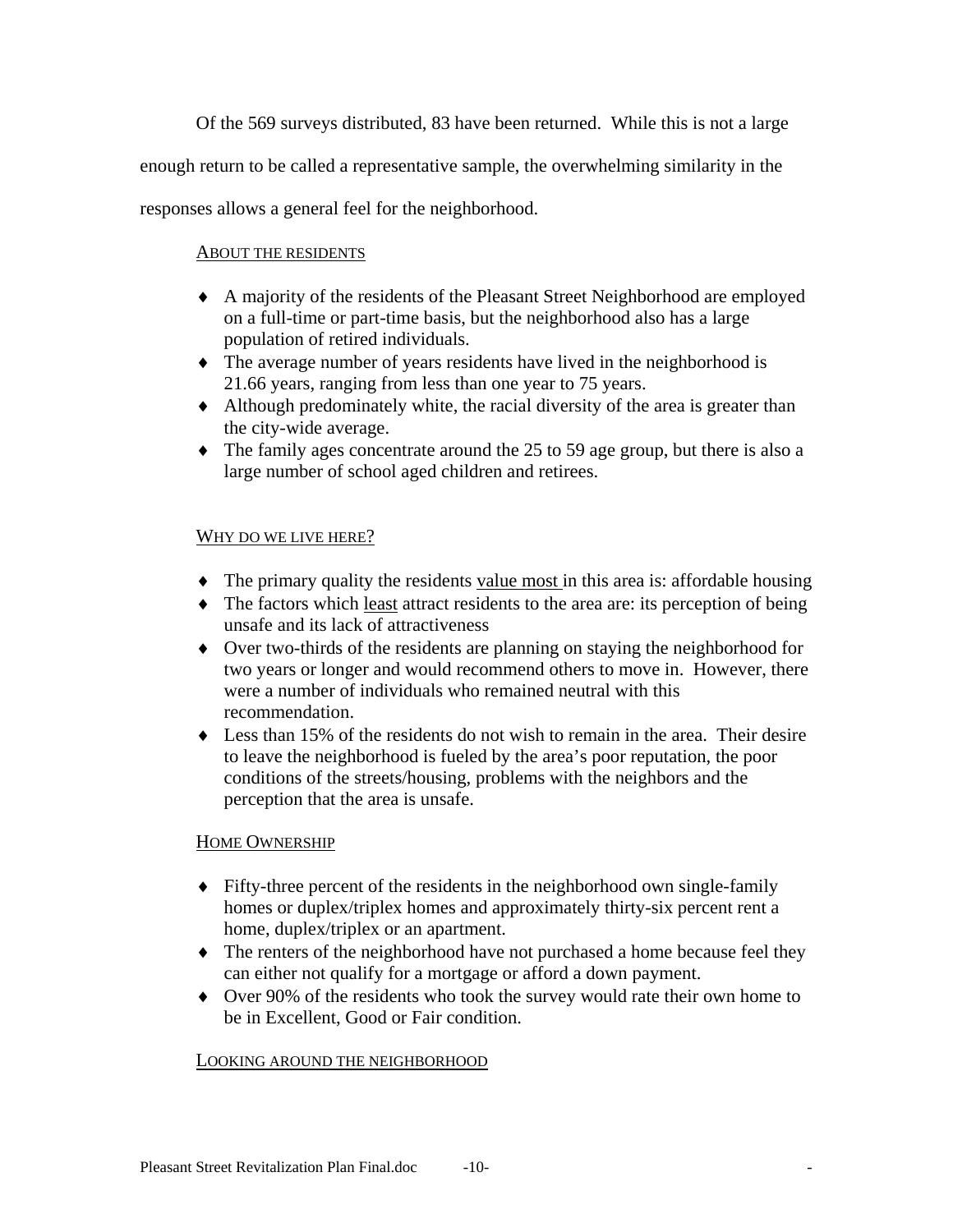- ♦ Over the past few years residents believe that the conditions of the homes have gotten **better.**
- ♦ The neighborhood qualities that have **remained the same** for the residents are: the overall cleanliness of the area, friendliness of neighbors, the number of unsupervised children, the lack of on-street parking and the bus service.
- ♦ Approximately 50% of the responses indicate that the feeling of safety has **become worse** over the past few years.
- ♦ Two-thirds of the respondents feel that the Pleasant Street Business District is important to the neighborhood and should be incorporated into a revitalization plan.
- ♦ The neighbors would like to see more owner occupied homes and they believe there is available affordable housing for those looking to purchase a home.
- ♦ Half of the respondents indicated that there is a need for:
	- $\triangle$  A neighborhood meeting place
	- ♦ More recreational opportunities
	- ♦ More green space.
- ♦ Parking remains to be a problem with approximately 2 cars for every on-street parking space in the neighborhood.

Two goals have been developed to see the success of this revitalization plan. The

City will be responsible for encouraging public and private reinvestment to rid the

neighborhood of characteristics that are causing decline and dilapidation. The Citizens

will be responsible for taking a leadership role in the revitalization process to ensure the

long-term maintenance of the reinvestment activities.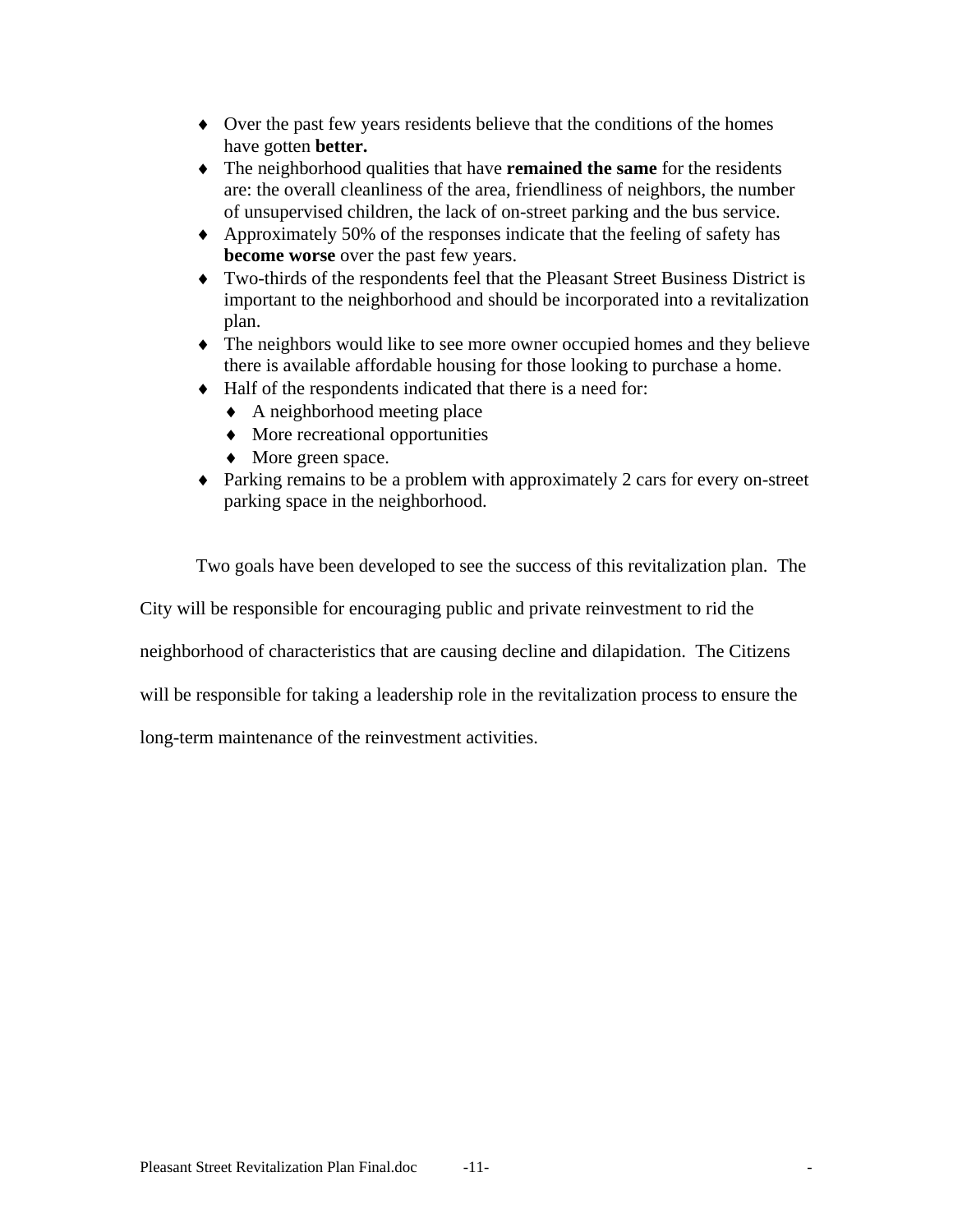The Pleasant Street Revitalization Plan (the Plan) has been a group effort between the residents, property owners and city staff. Because it will take the continued effort from these two groups, the structure of this plan works toward accomplishing two specific goals that fulfills the mission of the Plan.

## **PLEASANT STREET NEIGHBORHOOD REVITALIZATION PLAN MISSION**

The mission of the Pleasant Street Revitalization Program is to enhance the quality of life and create an attractive neighborhood that encourages reinvestment, while empowering the neighbors to develop an atmosphere of community pride.

In order to satisfy this mission, the residents, property owners (the citizens) and

the City of DeKalb (the City) identified six areas as reinvestment opportunities during the

first neighborhood meeting in September of 2000. The different components of this plan

will focus on:

- $\triangleright$  Law Enforcement
- $\triangleright$  Traffic
- $\triangleright$  Code Enforcement
- $\triangleright$  Overcrowding
- $\triangleright$  Neighborhood Appearance
- $\triangleright$  Neighborhood Pride

To see the Plan succeed, the citizens and the City will be addressing two separate but

complementary goals that work toward the Pleasant Street Neighborhood Revitalization

Plan Mission.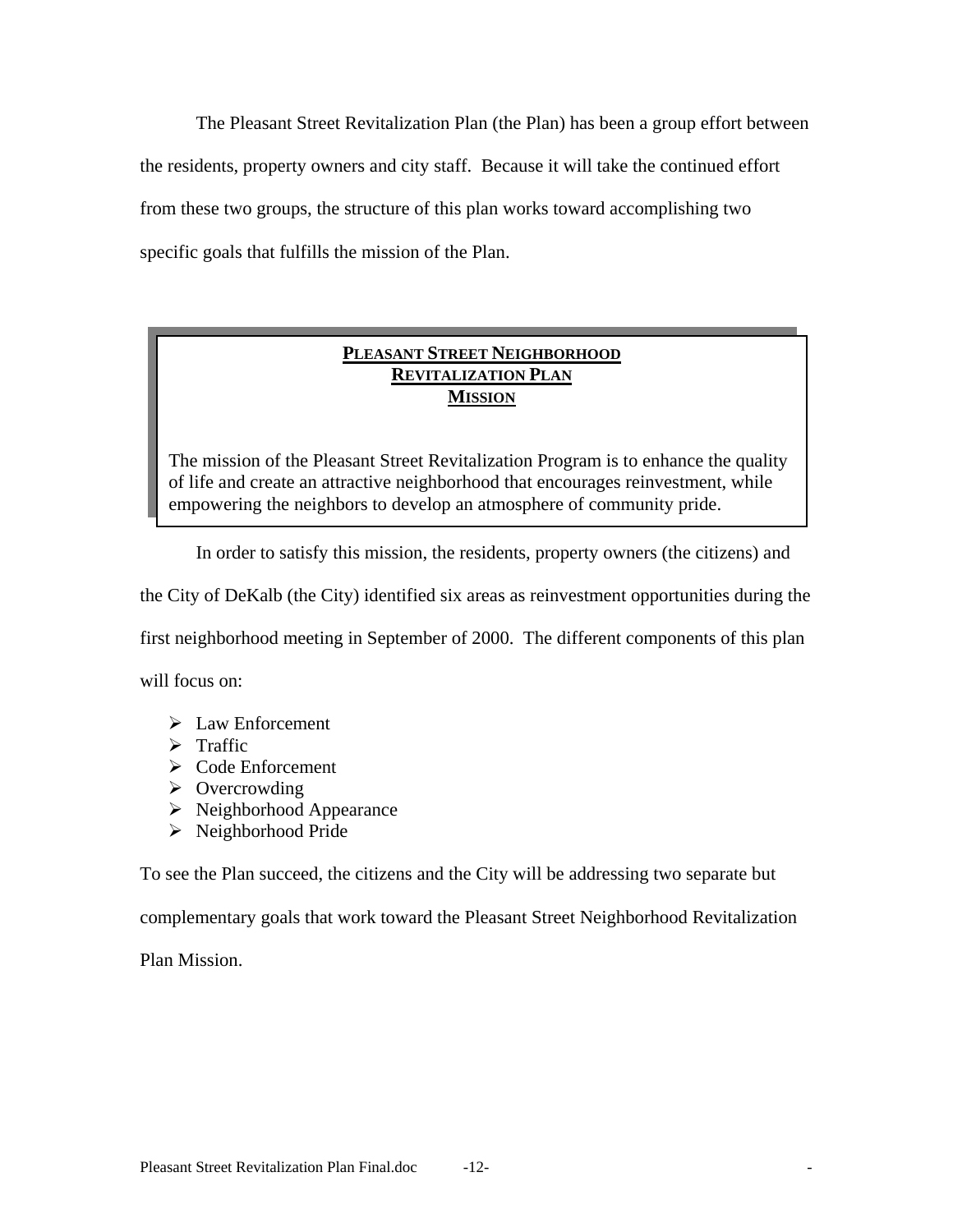## **NEIGHBORHOOD REVITALIZATION GOALS**

## **CITY OF DEKALB GOAL**

To encourage public and private reinvestment by addressing current issues that negatively affects the quality of life in the neighborhood thereby causing disinvestment. Once addressed, opportunities will arise to encourage reinvestment.

The City will provide a majority of the necessary administrative and financial support for the Plan within 2 to 3 years after its adoption. During fiscal year 2002 and 2003 the City will be working towards its goal by creating a number of programs to address the needs expressed by the citizens.

## **PLEASANT STREET RESIDENTS GOAL**

The residents will become empowered through the revitalization process by providing the leadership necessary to build and maintain a vital neighborhood. Leadership can be demonstrated by remaining involved in neighborhood issues to assure the ongoing maintenance of expected quality of life. This involvement will strengthen the atmosphere of community pride.

 Through personal time, energy, and self-driven initiative the citizens will create a network that will develop the community pride needed to fuel the ongoing success of this Plan. This joint effort on behalf of the City and the citizens will result in a successful Plan to be complete by fiscal year 2004 and a vibrant neighborhood that will be able to thrive long-term as a truly pleasant place to live.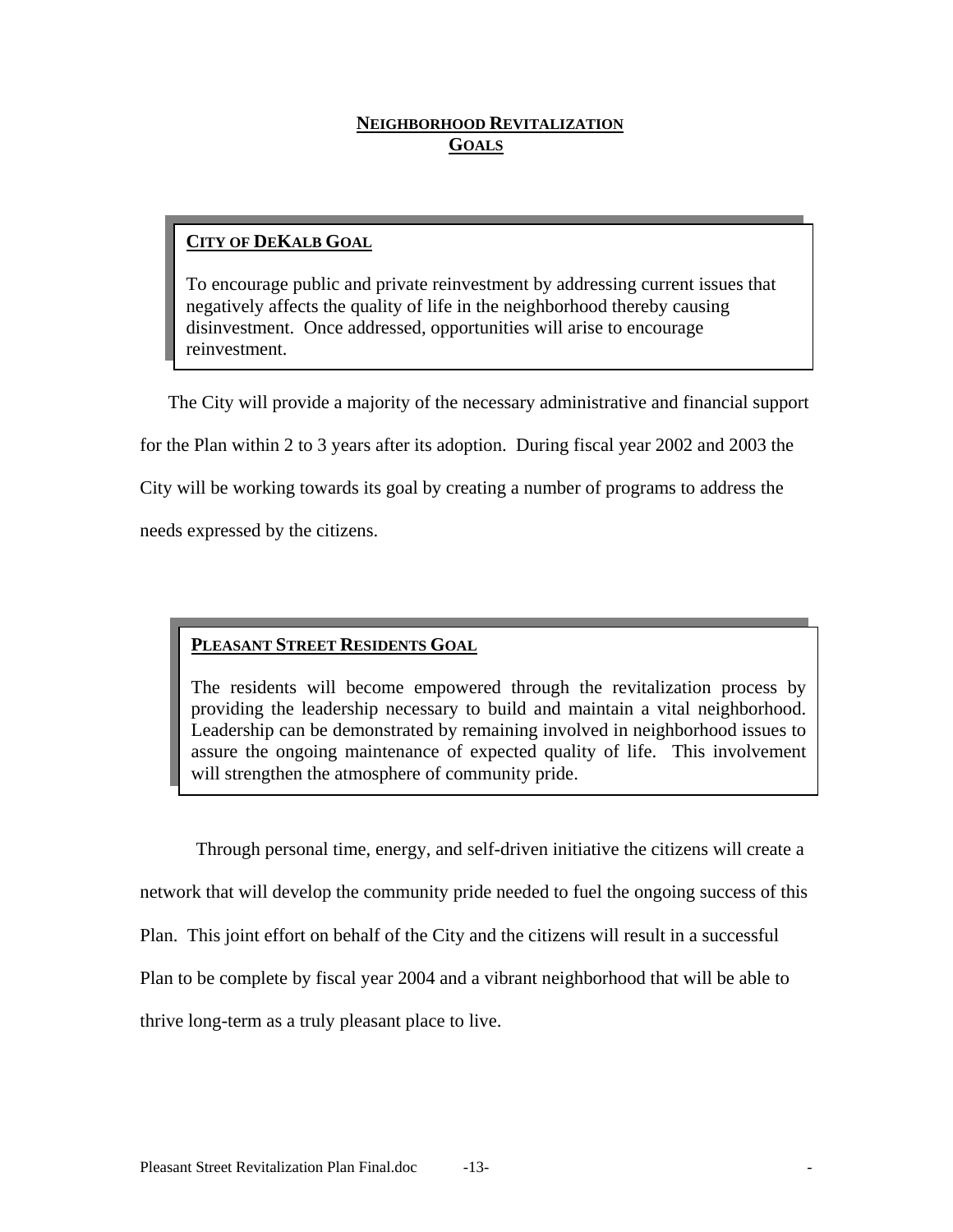## **NEIGHBORHOOD REVITALIZATION OBJECTIVES**

## **LAW ENFORCEMENT OBJECTIVE**

To eliminate the perception of safety concerns and reduce petty crimes through the implementation of a comprehensive neighborhood policing and public safety program.

The citizens have indicated that Law Enforcement issues pose the greatest

concern for the neighborhood. To eliminate any perceived feeling of an unsecured

neighborhood, the Neighborhood Advisory Team and the City feel it is very important to

develop partnering programs that will rid the neighborhood of:

- $\triangleright$  Graffiti
- $\triangleright$  Loitering
- $\triangleright$  Loud music
- $\triangleright$  Parking and/or Abandoned Cars
- $\triangleright$  Poor lighting
- $\triangleright$  Theft

To overcome these problems that are creating nuisances in the neighborhood, both

the citizens and the City will need to work as together to create and implement public

safety programs. This Plan recommends the development of four programs that will

begin to eliminate the perception of an unsafe neighborhood and deter crime.

Graffiti Removal Program: The fastest way to deter graffiti is to remove it as soon as becomes evident. The City will structure a program that will require graffiti to be removed as soon as it is identified.

Additional Lighting: A dark neighborhood is an invitation for unlawful activities to take place in a neighborhood, such as vandalism and theft. The City will undertake a lighting survey study to determine where pedestrian-level lighting can be installed along sidewalks and alleyways.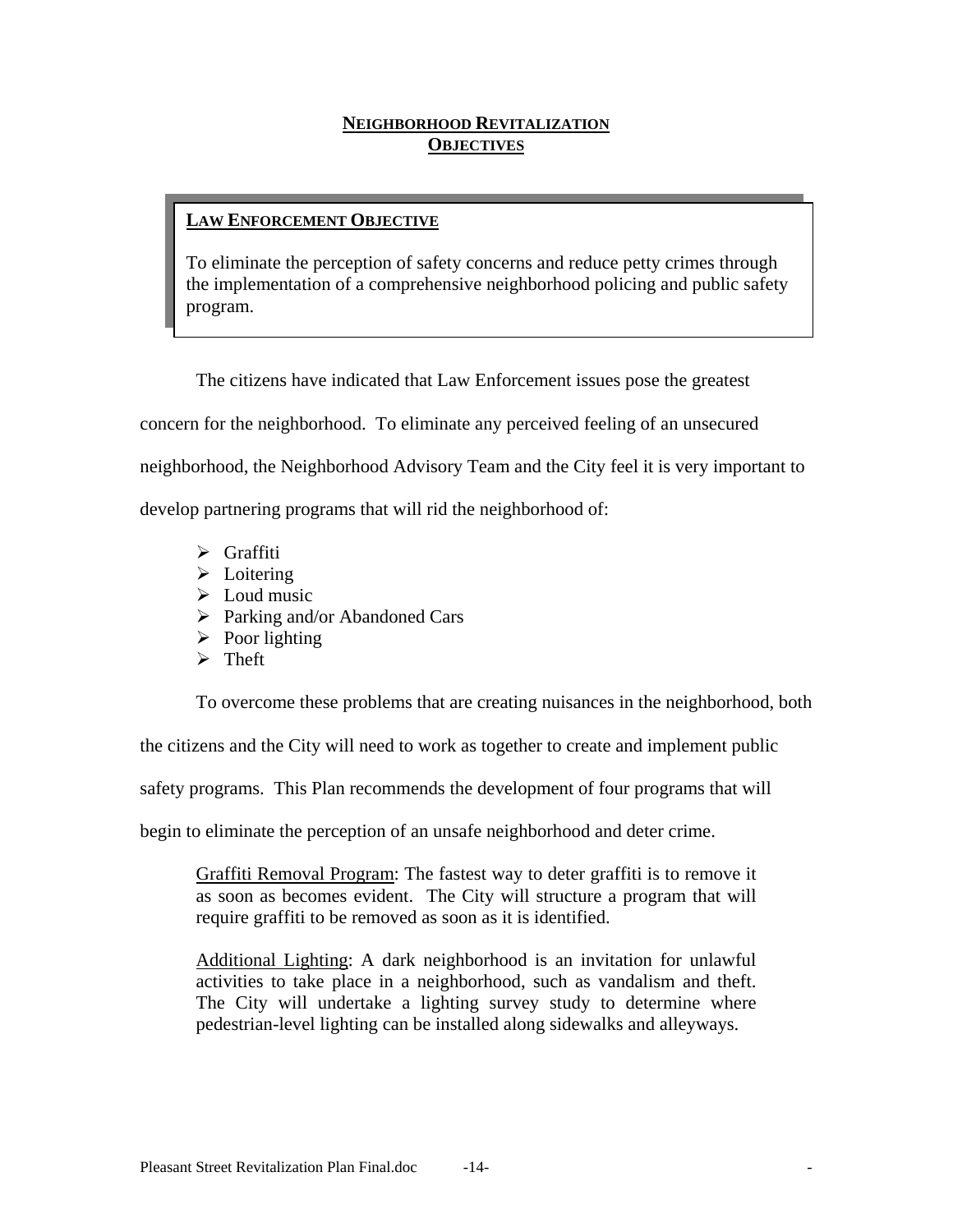Neighborhood Police Bike Patrol: The City has approved the funding for a Police Bike Patrol that will begin in June 2001 for the entire city. The route will include the Pleasant Street neighborhood.

Education programs and material: The City should explore creating a number of safety programs to educate the citizens on proper measures to take in building a safe living environment.

These programs can be complemented by the citizen's participation by incorporating

safety measures into their daily activities. Some of the precautionary activities that

citizens should explore to help take control of safety in their neighborhood include:

Porch Light Campaign: By turning on porch lights during the evening hours the citizens are taking the initiative to light up their front yards welcoming visitors and creating a sense of comfort for people passing by.

Neighborhood Watch Program: Interested residents can keep a watchful eye on the activity that is occurring throughout the area and report signs of crime or suspicious individuals that are contributing to the sense of an unsafe neighborhood.

Court Watch Program: Interested residents should support the prosecution of criminals who have threatened the safety of the neighborhood.

Through this team effort the Pleasant Street neighborhood will obtain its objective

of reducing petty crimes and instilling a stronger sense of safety than currently exists in

the area.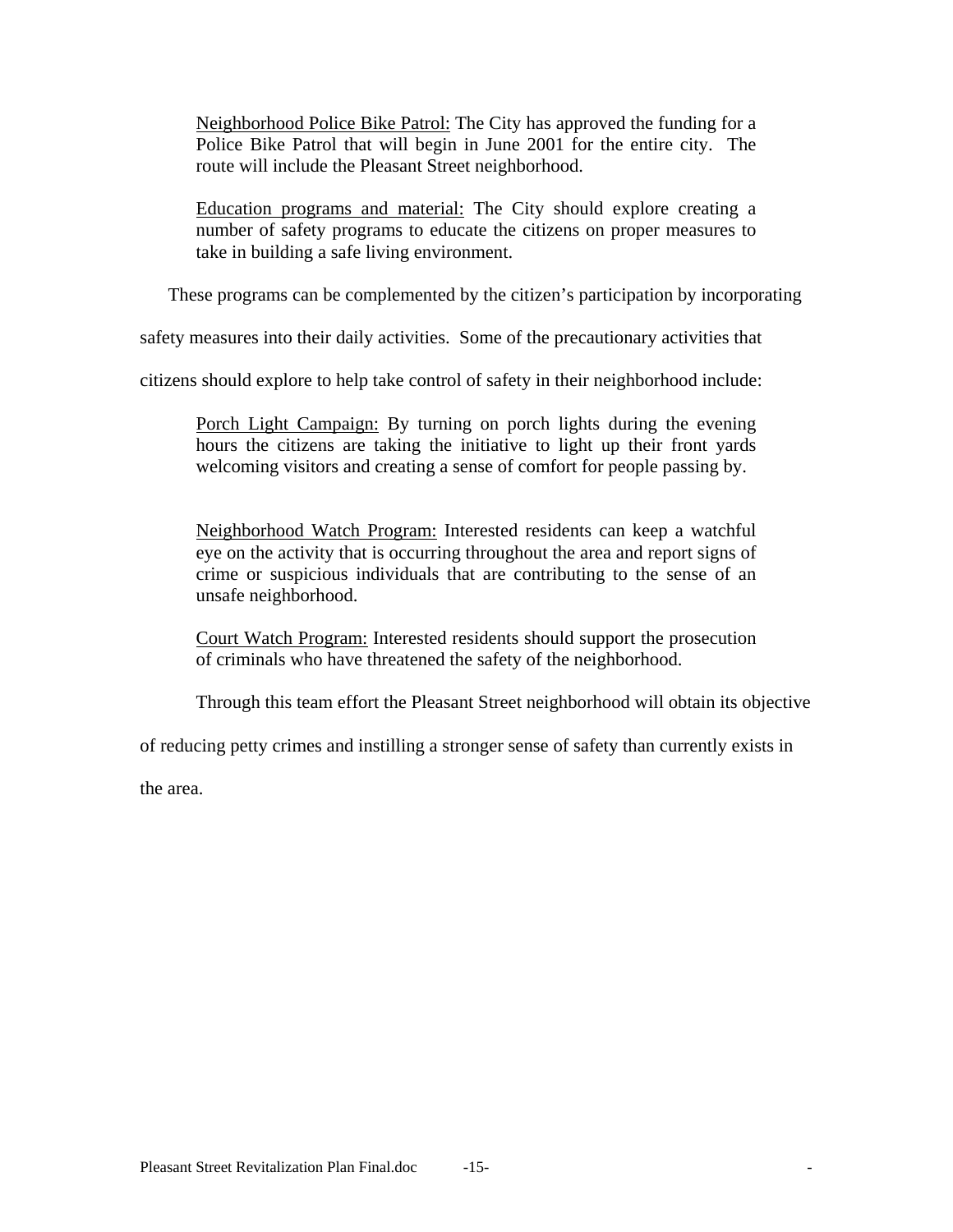## **TRAFFIC OBJECTIVE**

To alleviate traffic concerns by conducting a comprehensive traffic study of the neighborhood and implementing the results of that study through the capital improvements program.

The issue of traffic and its effects on a residential neighborhood is the second issue to be addressed. The Pleasant Street neighborhood lies along the eastern boundary of the City of DeKalb and has nearby industrial and commercial businesses. There are four major collector streets that intersect and border the neighborhood, including Pleasant Street,  $7<sup>th</sup>$  Street,  $10<sup>th</sup>$  Street and  $14<sup>th</sup>$  Street. In addition there are two designated truck routes:  $14<sup>th</sup>$  Street and Oak Street. Based on the neighborhood location and the characteristics of traffic patterns, the neighborhood is prone to higher commuter and semi-truck traffic patterns, which has created the following concerns from the residents:

- $\triangleright$  Speeding
- $\triangleright$  Poor visibility at intersections
- $\blacktriangleright$  Inadequate signage
- $\triangleright$  Trucks in a residential neighborhood
- $\triangleright$  Unsafe crosswalks for pedestrians

The City is recommending that a comprehensive traffic study be conducted during the summer of 2001 to address and resolve these concerns.

The Neighborhood Advisory Team has identified a number of specific concerns

to be analyzed in the traffic study, which should review:

- $\triangleright$  Stop and yield intersections
- $\triangleright$  Traffic control signage
- $\triangleright$  Traffic calming devices
- $\triangleright$  Truck Routes
- $\triangleright$  Crosswalks
- $\triangleright$  On-Street Parking
- $\triangleright$  Alley traffic

Once the study has been completed and particular solutions have been recommended, the

City will implement the solutions through its Capital Improvement Program.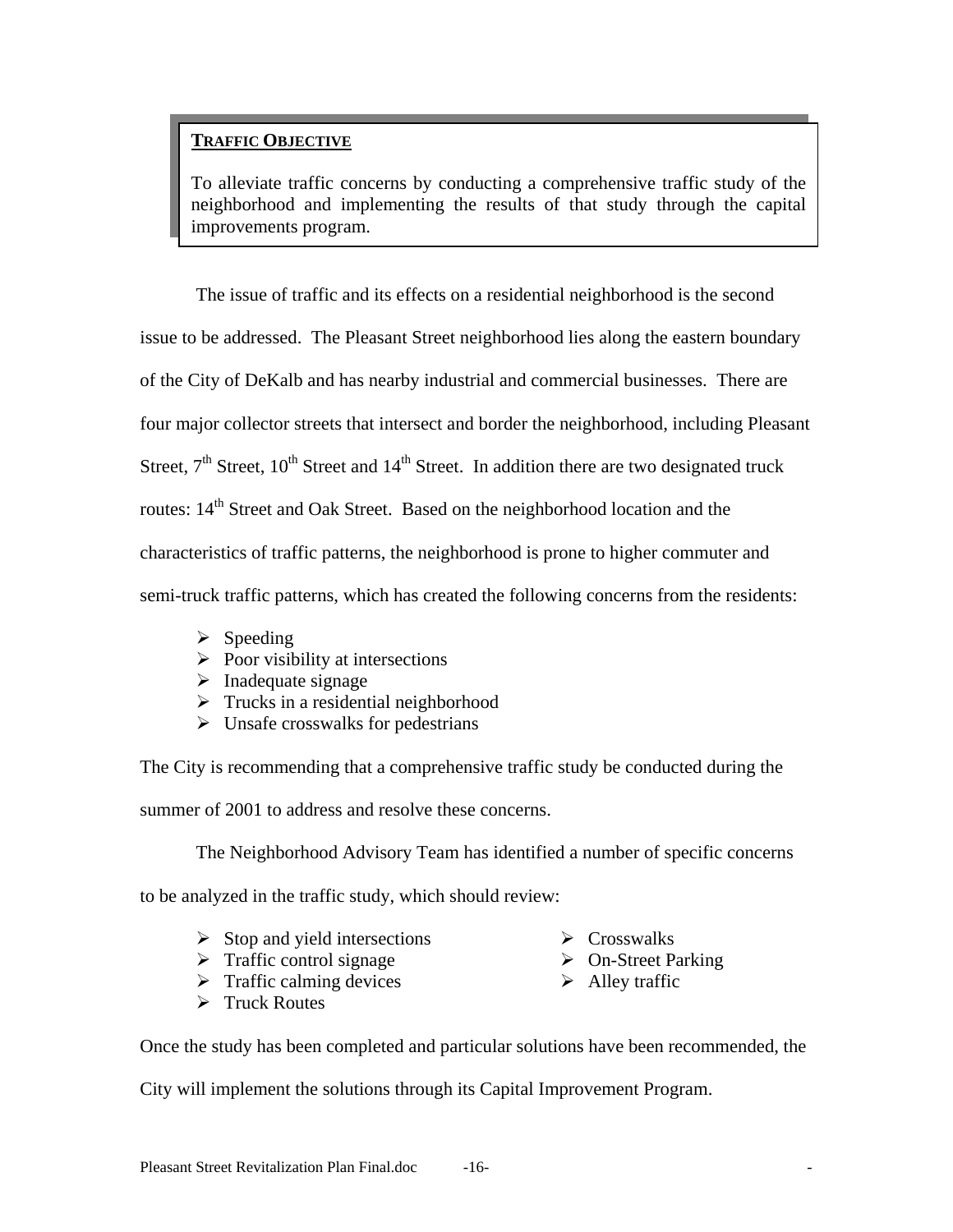# **A. CODE ENFORCEMENT OBJECTIVE**

To reduce the number of property maintenance violations by a visually appreciable number through the continuation of existing and implementation of new City programs.

 The appearance of a neighborhood is an indicator of the pride residents take in their home and community. The presence of property maintenance violations, such as peeling paint, accumulations of debris or inoperable vehicles, leaves the impression that maintenance and upkeep are no longer priorities of the property owner. During the 2000 calendar year, the Community Development Department received many complaints concerning neglected properties and as a result issued 263 property maintenance violations in the Pleasant Street neighborhood. While the entire neighborhood does not show signs of neglect, the properties that do set a negative image for the remainder of the neighborhood. In order to fulfill the mission of the Plan, this plan recommends a number of suggestions that the City should take into consideration, in order to increase the visual appeal of the neighborhood and increase the sense of neighborhood pride.

 It is recommended that the City undertake the following programs to address this concern:

Property Maintenance Inspections: The City should maintain the employment of a full time Property Maintenance Inspector to enforce the Property Maintenance Code guidelines.

Acquisition/Demolition Program: The City should develop an Acquisition/Demolition program to take advantage of opportunities to rid the neighborhood of unsound structures.

Property Maintenance Enforcement Process: The City should assess and streamline the current process property maintenance code enforcement, to increase speed and efficiency and to reduce repeated offenses.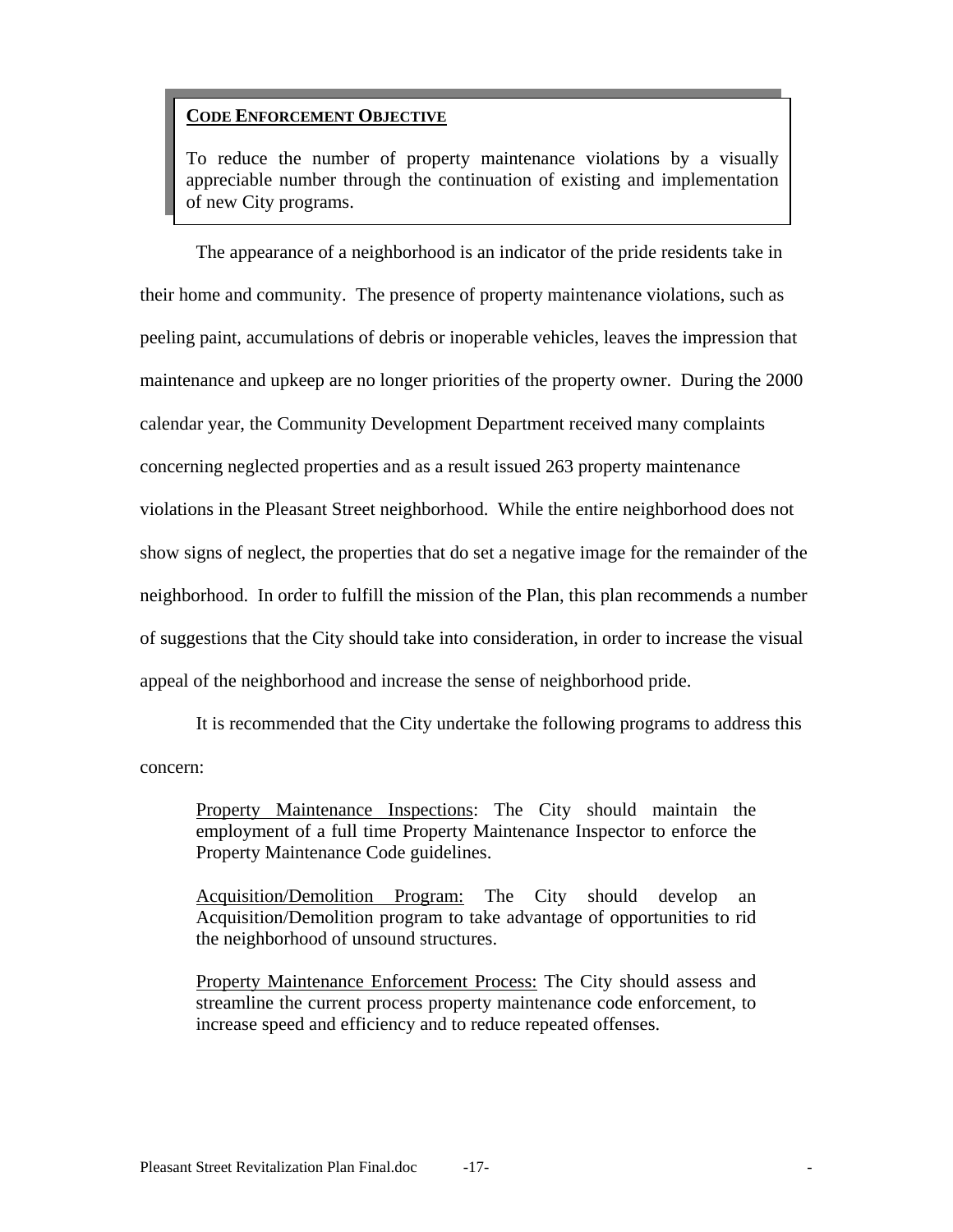Property Maintenance Education Program: The City should explore the development and distribution of educational material to the citizens to inform them of property maintenance regulations.

Rental Rehabilitation Program: The City should explore the creation of a Rental Rehab Program similar to the Owner Occupied Rehab Program to provide financial assistance for the reinvestment of aging rental units.

Rental Inspection Program: The City should explore the possibility of adopting a Rental Inspection Program for the City of DeKalb. Should this program be adopted, this neighborhood would benefit from its purpose because of the age and condition of the housing stock.

Off-street parking: The City should work with property owners to explore the possibilities to create more off-street parking to eliminate congestion on the streets.

Zoning assessment: The City should undertake a thorough review of the existing land uses and zoning to assess the possibility of eliminating potential incompatible uses being introduced into the neighborhood.

Driveway Paving Program: The City should explore the creation of a paving program to amortize gravel driveways and parking lots.

The City can help ensure property maintenance code compliance, but the

objective of creating an aesthetically inviting neighborhood will only be successful if the

citizens lead by example. The leadership of neighbors maintaining their personal

property encourages property maintenance. Other neighbors will follow suit by making

investments in their own properties to reduce potential property maintenance violations.

The citizens need to take this leadership role and reinvest in personal property, while

encouraging the same practice from their neighbors. Some reinvestment suggestions to

be initiated by the residents to enhance the attractiveness of the neighborhood are:

Neighborhood clean up days and Paint-a-thons: A Neighborhood Association can generate citizen participation in a bi-annual clean up day or annual Paint-a-Thons to rid yards of debris or help a neighbor apply a coat of paint to rejuvenate an aging structure.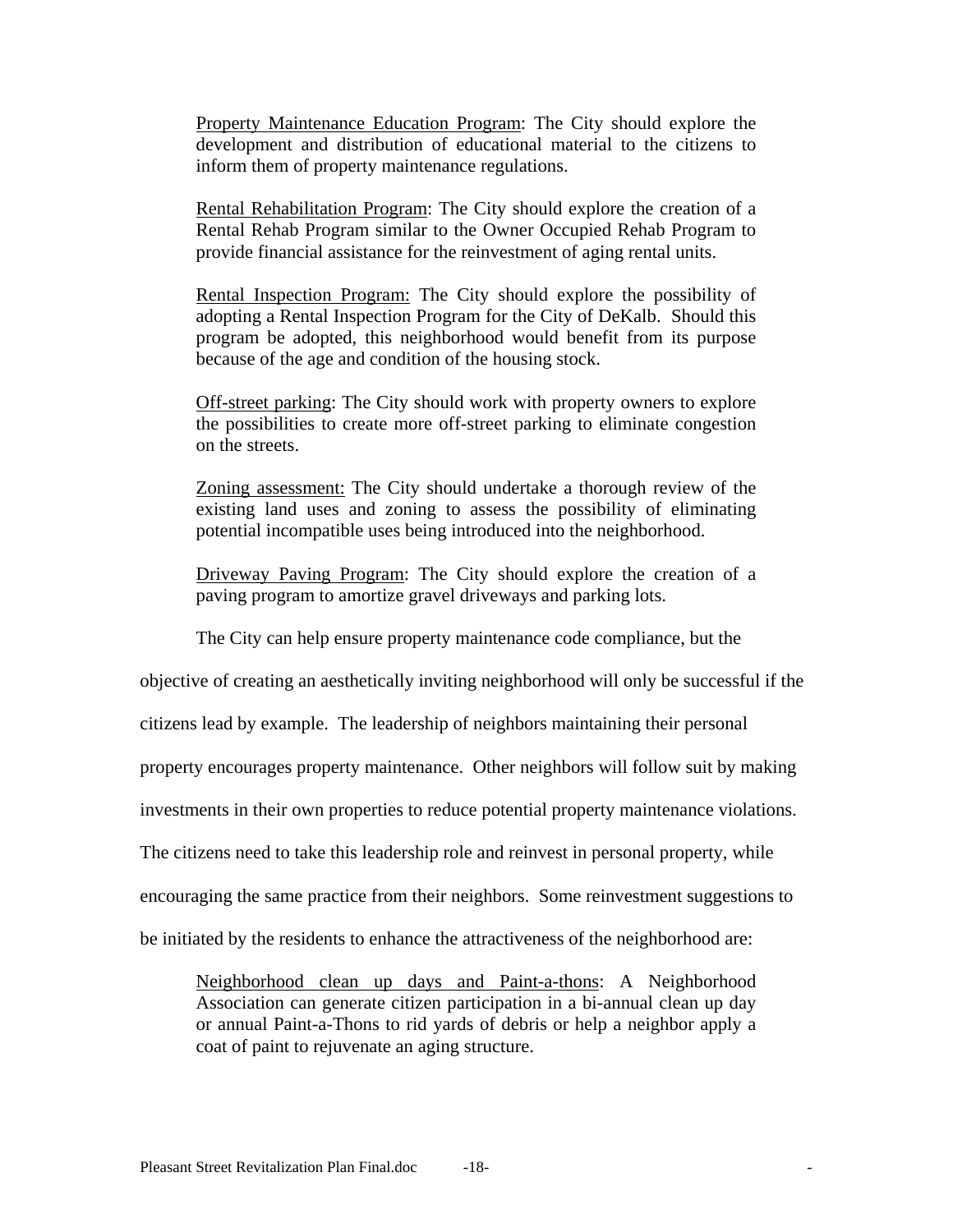Court Watch: The citizens can gather neighborhood support for prosecution of property owners who go to trial for having numerous or consistent property maintenance violations.

Neighborhood Pride: The citizens need to encourage the maintenance of the surrounding properties.

Through these efforts, the Pleasant Street neighborhood will become very attractive.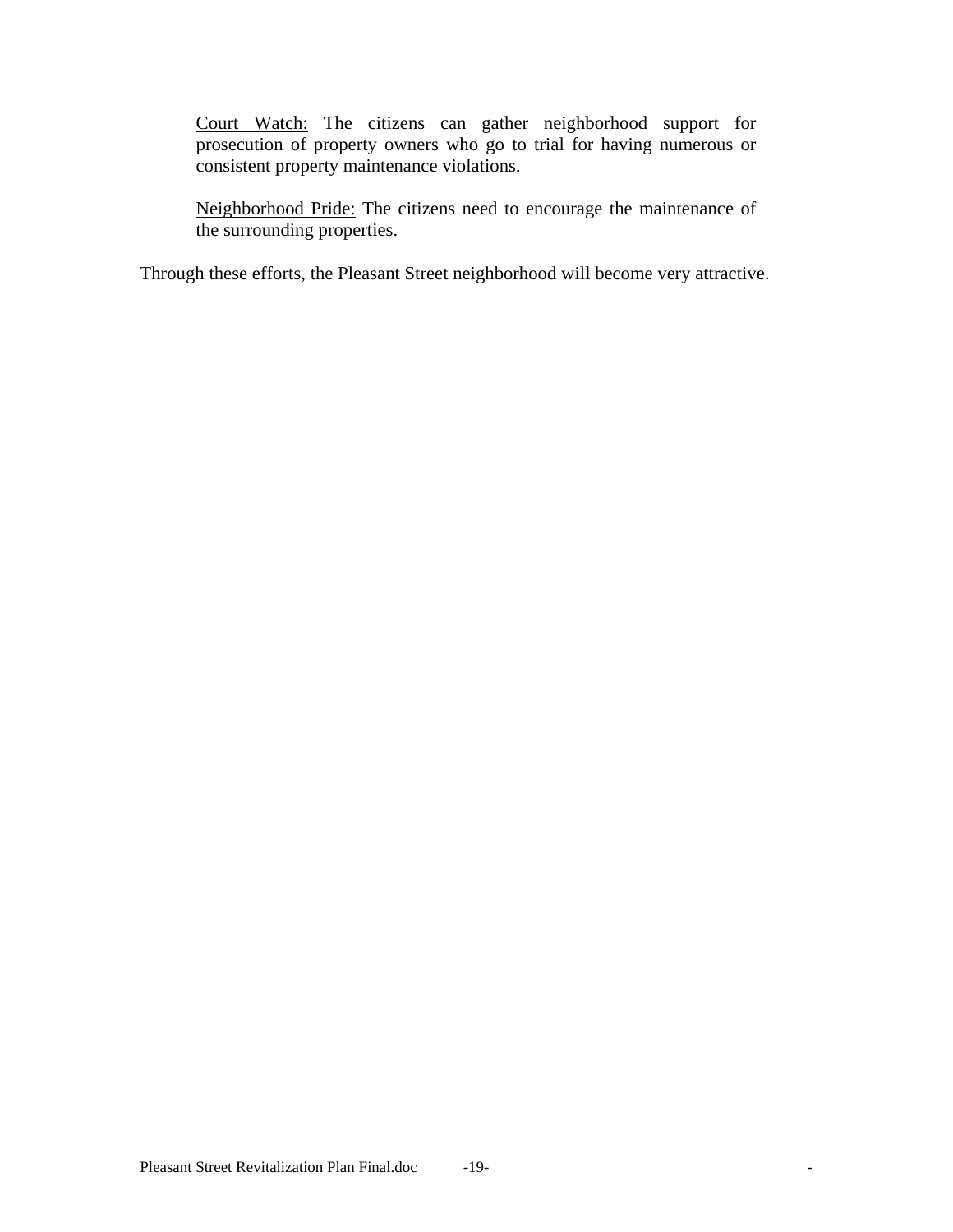## **OVERCROWDING OBJECTIVE**

Eliminate the perception of overcrowding by eliminating cultural conflicts, enhancing the quality of the housing stock and reducing parking congestion.

The appearance of a home does not always reflect its actual use. The Pleasant

Street Neighborhood consists of single-family style structures, but many have been

converted into duplex and multi-family units. The mixture of single-family, duplex and

multi-family housing options present in the neighborhood has invited a diverse

population of individuals ranging from students, families, extended families and retirees.

However, due to the nature of these structures and their residents, it leaves an impression

that there are too many unrelated people living in one dwelling unit.

There are ways to overcome this perception of overcrowding through the effort of

the City and the citizens.

Zoning assessment: The City should undertake a thorough review of the existing land uses and zoning to assess the possibility of eliminating potential incompatible uses being introduced into the neighborhood.

Rental Inspection Program: The City should explore the possibility of adopting a Rental Inspection Program for the City of DeKalb. Should this program be adopted, this neighborhood would benefit from its purpose because of the age and condition of the housing stock.

Housing Conversion Program: The City should explore the creation of a Housing Conversion program to restore single-family units from their multi-unit uses.

Unified Development Ordinance Guidelines: The City should continue to enforce the municipal code guidelines regulating the number of unrelated people who reside in one dwelling unit

Off-street parking: The City should work with property owners to explore the possibilities to create more off-street parking to eliminate congestion on the streets.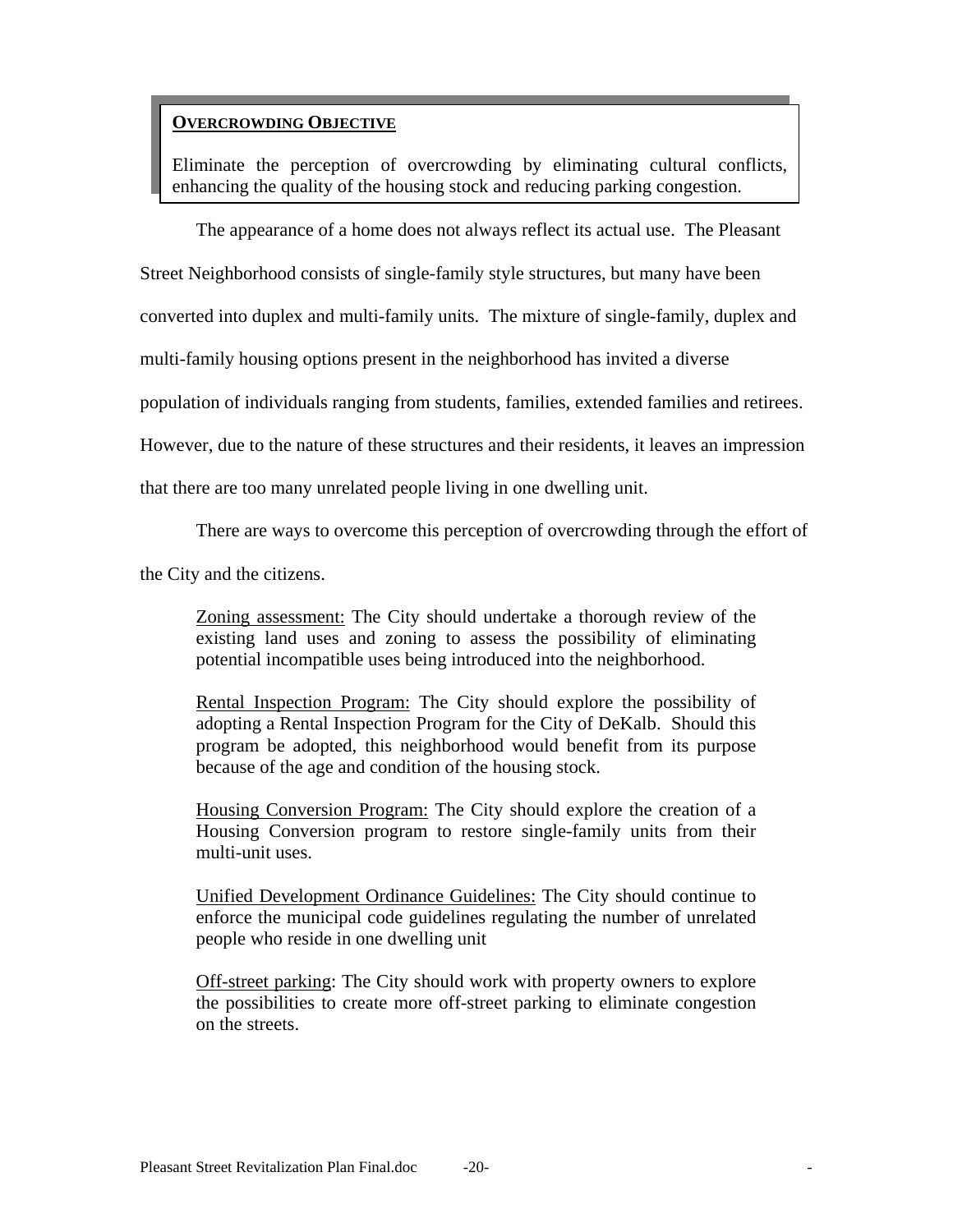While the City will provide the technical assistance to eliminate overcrowding, the citizens can assist by getting to know their neighbors. A small gesture of getting to know your neighbors can lead to a more unified community feel as people broaden their knowledge of their neighbor's heritage and culture.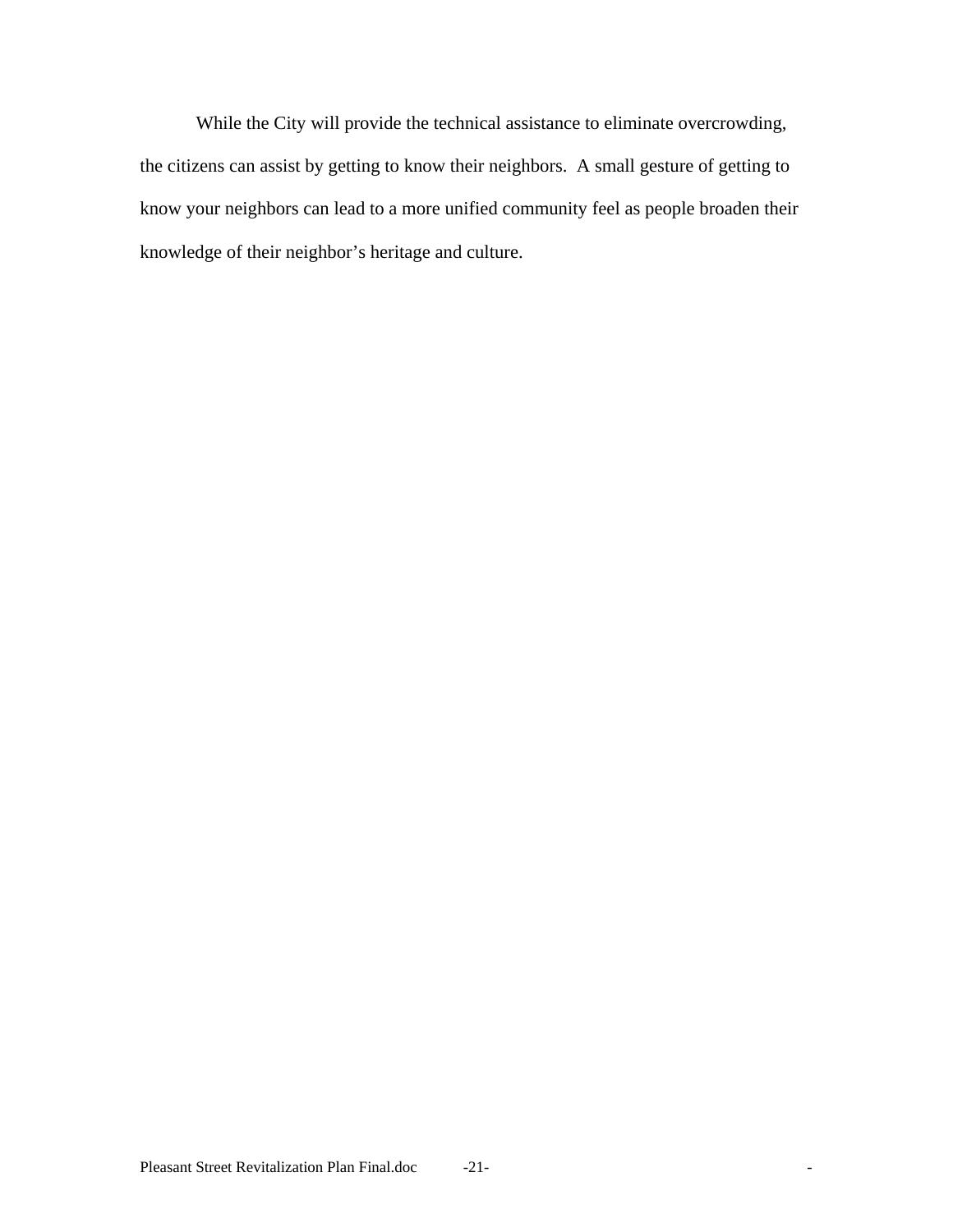## **NEIGHBORHOOD APPEARANCE OBJECTIVE**

To reinvest in private and public property to enhance the aesthetics of the neighborhood and in turn increase the value and the quality of life of the neighborhood.

The appearance of the neighborhood affects the value, quality of life and image of the

neighborhood. This appearance includes the combination of public and private buildings

and spaces that people use to judge whether the neighborhood is attractive or undesirable.

As the citizens and the City address each of the concerns that this Plan is meant to

resolve, the end result will be the creation of an attractive neighborhood.

Because the appearance of a neighborhood encompasses public and private

property there are a number of activities that the citizens and the City should undertake to

enhance the appearance of the neighborhood. Some of the activities that will be

recommended for the area are:

First Time Home Buyer's and Owner Occupied Rehabilitation Programs: The City should conduct neighborhood meetings to inform the citizens of financial assistance that may be available to them through these existing programs.

Sidewalk Replacement Program: The City has identified a number of sidewalks that are a hazard to public safety. These sidewalks should be replaced in block long stretches to create an environment that invites pedestrians to stroll the neighborhood.

Storage Replacement Program: The City should explore options with the citizens that will encourage the construction of garages and/or other accessory storage buildings to increase off-street parking and eliminate outdoor storage of common household items.

Landscaping Program: A joint effort by the citizens and the City to plant trees in yards and right of ways, landscape the entrances to the neighborhood, and create buffers between the residential area and the nearby commercial and industrial uses should be considered.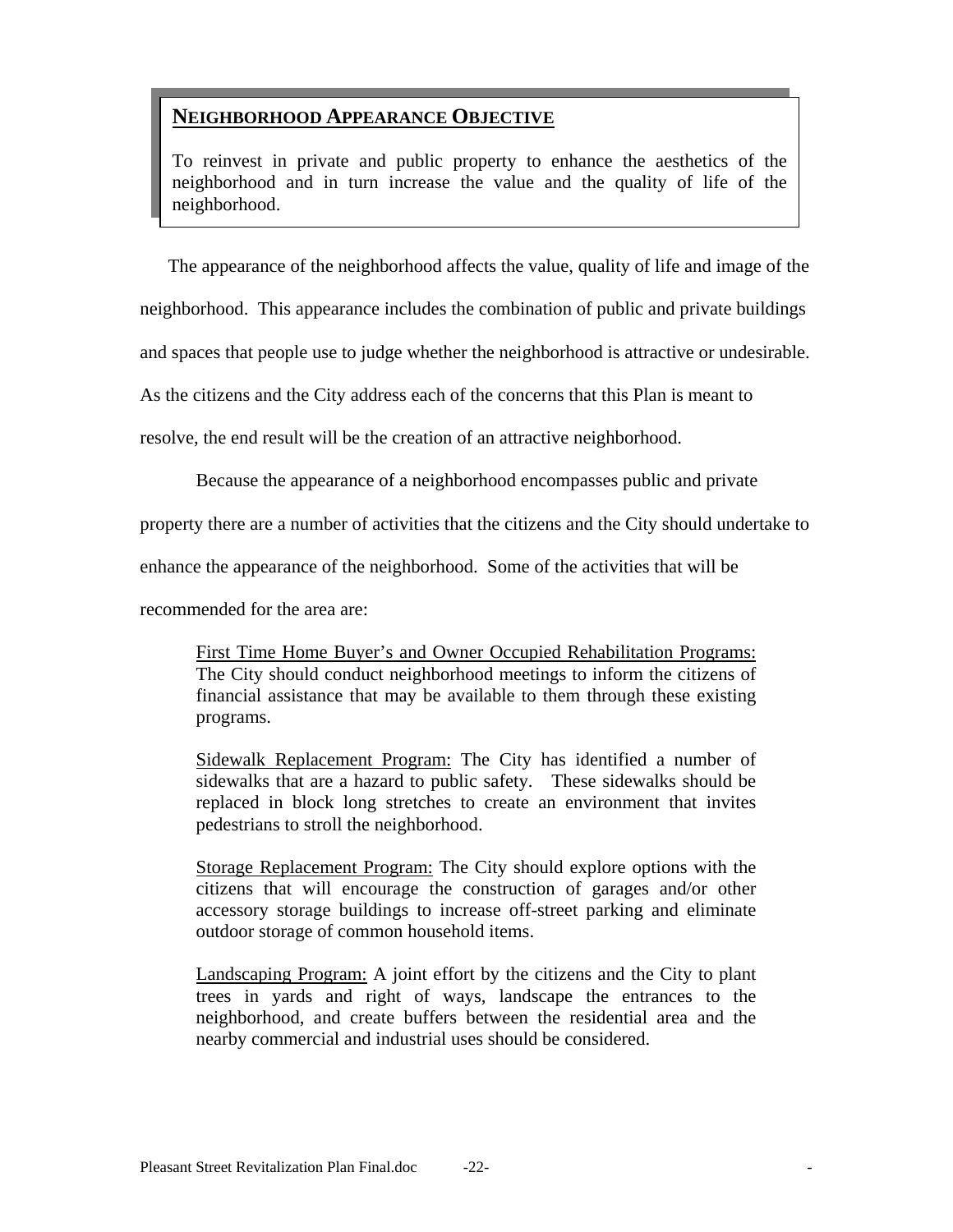The combination of rehabilitated homes, the removal of junk and the beautification of property with greenery will bring a new light to the neighborhood and spur further investment in the future.